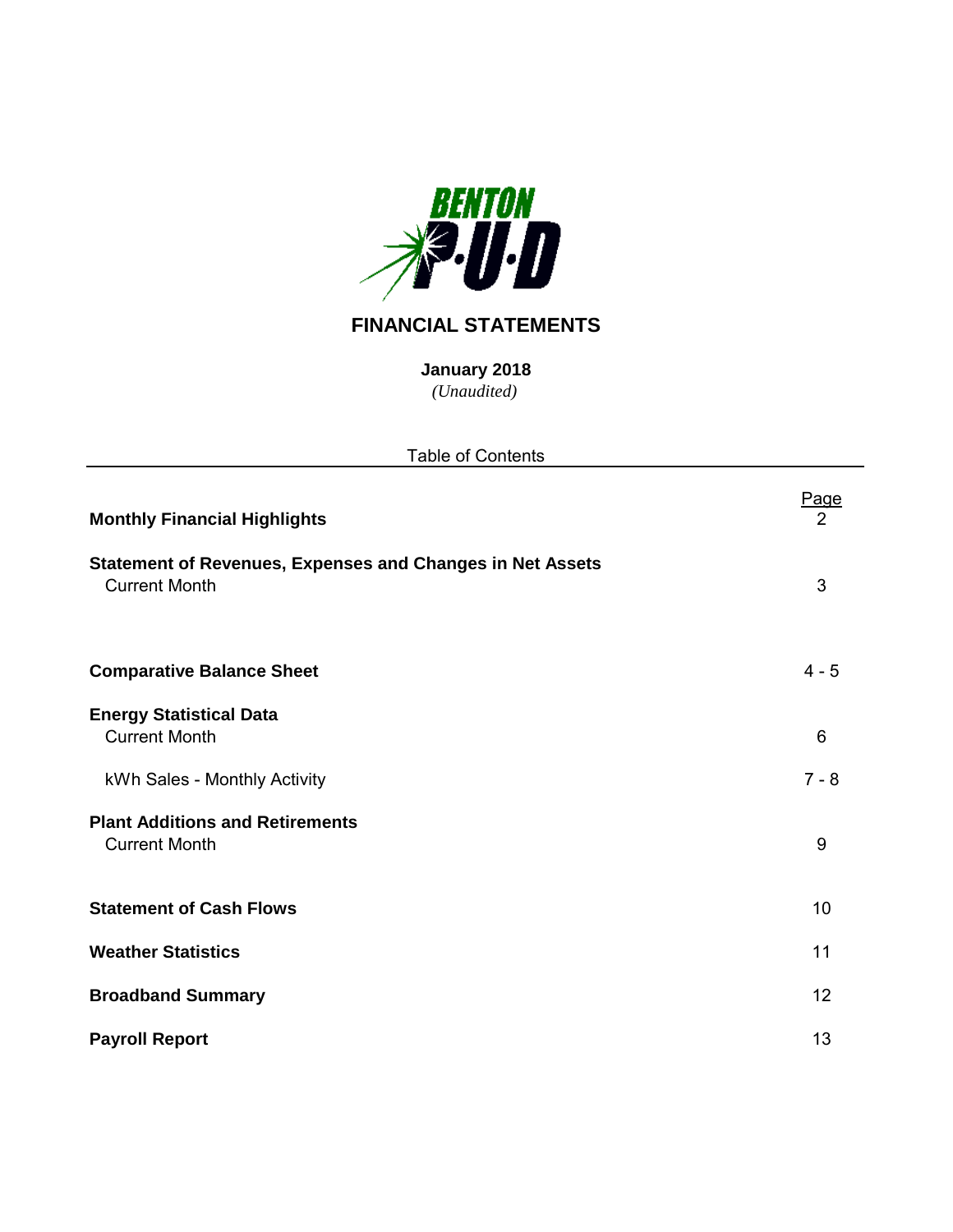

## *Financial Highlights*

*January 2018*



- District operations resulted in a increase in net assets of \$1.6 million for the month.<br>> The average temperature of 37.7° was 4.3° above normal. Heating degree days w The average temperature of 37.7° was 4.3° above normal. Heating degree days were 17% below the 15 year average.<br>> Total retail kWh billed during January was 15% below last year
- 
- $\triangleright$  Total retail kWh billed during January was 15% below last year.<br> $\triangleright$  Net power supply costs were \$6.1M for the month with energy s  $\triangleright$  Net power supply costs were \$6.1M for the month with energy sales for resale of \$2.0M and an average price of \$25 per MWh.<br> $\triangleright$  January's non-power operating costs of \$2.3 million before taxes and depreciation we
- $\triangleright$  January's non-power operating costs of \$2.3 million before taxes and depreciation were 12% below last year.<br> $\triangleright$  Net capital expenditures were \$744,000 for the month.
- Net capital expenditures were \$744,000 for the month.

|                               | (in thousands of dollars) |     |            |     |            |     |     |     |             |     |            |            |                  |               |                  |
|-------------------------------|---------------------------|-----|------------|-----|------------|-----|-----|-----|-------------|-----|------------|------------|------------------|---------------|------------------|
| <b>Change in Net Position</b> | Jan                       | Feb | <b>Mar</b> | Apr | May        | Jun | Jul | Aug | <b>Sept</b> | Oct | <b>Nov</b> | <b>Dec</b> | <b>Total YTD</b> | <b>Budget</b> | 2018<br>Forecast |
| Actual                        | \$1,556                   |     |            |     |            |     |     |     |             |     |            |            | \$1,556          |               | \$6,678          |
| Budget                        | \$236                     |     |            |     |            |     |     |     |             |     |            |            | \$236            | \$5,334       |                  |
|                               |                           |     |            |     |            |     |     |     |             |     |            |            |                  |               |                  |
| <b>Net Margin</b>             | Jan                       | Feb | Mar        | Apr | May        | Jun | Jul | Aug | Sept        | Oct | <b>Nov</b> | <b>Dec</b> | Total            | <b>Budget</b> | Forecast         |
| <b>Retail Revenues</b>        | \$10,476                  |     |            |     |            |     |     |     |             |     |            |            | \$10,476         | \$124,439     | \$124,045        |
| Less: Net Power Costs         | (6,050)                   |     |            |     |            |     |     |     |             |     |            |            | (6,050)          | (82, 528)     | (80,900)         |
| Net Margin                    | \$4,426                   | \$0 | \$0        | \$0 | \$0        | \$0 | \$0 | \$0 | \$0         | \$0 | \$0        | \$0        | \$4,426          | \$41,911      | \$43,145         |
|                               |                           |     |            |     |            |     |     |     |             |     |            |            |                  |               |                  |
| <b>Net Capital Costs</b>      | Jan                       | Feb | <b>Mar</b> | Apr | <b>May</b> | Jun | Jul | Aug | Sept        | Oct | <b>Nov</b> | <b>Dec</b> | <b>Total</b>     | <b>Budget</b> |                  |
| Capital Expenditures          | \$1,037                   |     |            |     |            |     |     |     |             |     |            |            | \$1,037          | \$19,666      |                  |
| Less: Capital Contributions   | (293)                     |     |            |     |            |     |     |     |             |     |            |            | (293)            | (1, 377)      |                  |
| Net Capital Costs             | \$744                     | \$0 | \$0        | \$0 | \$0        | \$0 | \$0 | \$0 | \$0         | \$0 | \$0        | \$0        | \$744            | \$18,290      |                  |
| Net Capital Budget            | \$1,744                   |     |            |     |            |     |     |     |             |     |            |            | \$1,744          |               |                  |
|                               |                           |     |            |     |            |     |     |     |             |     |            |            |                  |               |                  |

| <b>Load Statistics</b>           | Jan | Feb | <b>Mar</b> | Apı | May | Jun | Jul | Aug | Sept | Oct | <b>Nov</b> | <b>Dec</b> | <b>YTD Average</b> | <b>Budget</b>   |
|----------------------------------|-----|-----|------------|-----|-----|-----|-----|-----|------|-----|------------|------------|--------------------|-----------------|
| - Retail Sales (Billed)<br>aMW - | 194 |     |            |     |     |     |     |     |      |     |            |            | 194                | 200             |
| aMW<br>- Secondary Market Sales  | 105 |     |            |     |     |     |     |     |      |     |            |            | 105 <sub>h</sub>   | 32 <sup>1</sup> |



#### +Actual retail revenues in the graph above and below include unbilled revenue to match revenues with expenses.



**January Power Resource Stack** 

 *Issue date: 3/5/18*



| <b>INGY INGLIUS</b>                                                       |        |
|---------------------------------------------------------------------------|--------|
| Current Ratio                                                             | 3.70:1 |
| Debt Service Coverage (2015 Actual)                                       | 2.93   |
| Debt Service Coverage (2016 Actual)                                       | 2.91   |
| Debt Service Coverage (2017 Actual)                                       | 3.40   |
| Debt Service Coverage (2018 Forecast)<br>(includes capital contributions) | 3.07   |
|                                                                           |        |

**Key Ratios**

| <b>Other Statistics</b>                   |             |         |  |
|-------------------------------------------|-------------|---------|--|
| Unrestricted Undesignated Reserves        | \$<br>31.5  | million |  |
| Bond Insurance Replacement (designated \$ | 2.6         | million |  |
| Power Market Volatility (designated)      | \$<br>3.9   | million |  |
| Special Capital (designated)              | \$<br>15.4  | million |  |
| Customer Deposits (designated)            | \$<br>1.6   | million |  |
| Bond Principal & Interest (restricted)    | \$<br>1.5   | million |  |
| Bond Reserve Account (restricted)         | \$<br>1.1   | million |  |
| <b>Net Utility Plant</b>                  | \$<br>125.8 | million |  |
| Long-Term Debt                            | \$<br>61.2  | million |  |
| <b>Active Service Locations</b>           | 53,370      |         |  |
| Non-Contingent Employees                  | 145.75      |         |  |
| Contingent YTD FTE's                      | 0.26        |         |  |

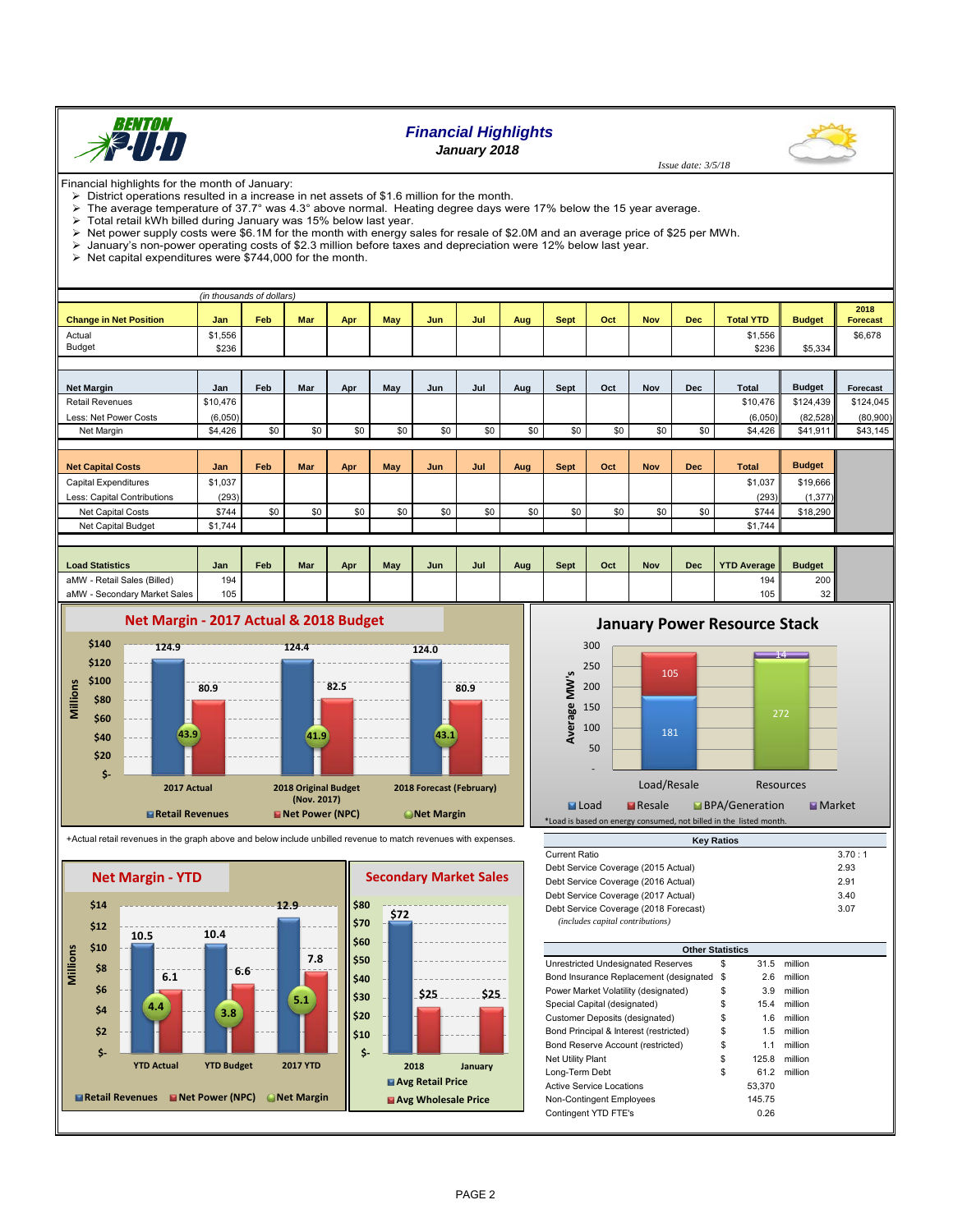#### **PUBLIC UTILITY DISTRICT NO.1 OF BENTON COUNTY STATEMENT OF REVENUES, EXPENSES, AND CHANGE IN NET POSITION JANUARY 2018**

|                                                            | 1/31/18       |               |                          | 1/31/17       |                          |
|------------------------------------------------------------|---------------|---------------|--------------------------|---------------|--------------------------|
|                                                            | <b>ACTUAL</b> | <b>BUDGET</b> | <b>PCT</b><br><b>VAR</b> | <b>ACTUAL</b> | <b>PCT</b><br><b>VAR</b> |
| <b>OPERATING REVENUES</b>                                  |               |               |                          |               |                          |
| Energy Sales - Retail                                      | 10,476,299    | 10,428,657    | 0%                       | 12,877,280    | $-19%$                   |
| <b>City Occupation Taxes</b>                               | 645,112       | 632.650       | 2%                       | 733.677       | $-12%$                   |
| <b>Bad Debt Expense</b>                                    | (19,000)      | (20, 494)     | -7%                      | (22,000)      | $-14%$                   |
| <b>Energy Secondary Market Sales</b>                       | 2,013,000     | 1,493,333     | 35%                      | 1,446,055     | 39%                      |
| Transmission of Power for Others                           | 140,137       | 75,000        | 87%                      | 108.734       | 29%                      |
| <b>Broadband Revenue</b>                                   | 188,237       | 213,619       | $-12%$                   | 176,959       | 6%                       |
| Other Revenue                                              | 603,153       | 97,618        | 518%                     | 545,143       | 11%                      |
| <b>TOTAL OPERATING REVENUES</b>                            | 14,046,937    | 12,920,382    | 9%                       | 15,865,848    | $-11%$                   |
| <b>OPERATING EXPENSES</b>                                  |               |               |                          |               |                          |
| <b>Purchased Power</b>                                     | 6,997,524     | 7,061,782     | $-1%$                    | 8,154,138     | $-14%$                   |
| <b>Purchased Transmission &amp; Ancillary Services</b>     | 1,110,171     | 1,103,705     | 1%                       | 1,131,119     | $-2%$                    |
| <b>Conservation Program</b>                                | 95,599        | 162,106       | -41%                     | 44,887        | 113%                     |
| <b>Total Power Supply</b>                                  | 8,203,294     | 8,327,593     | $-1%$                    | 9,330,144     | $-12%$                   |
| Transmission Operation & Maintenance                       | 5,734         | 9.190         | $-38%$                   | 4,750         | 21%                      |
| Distribution Operation & Maintenance                       | 856,447       | 844,995       | 1%                       | 930,887       | $-8%$                    |
| <b>Broadband Expense</b>                                   | 67,753        | 84,692        | $-20%$                   | 60.533        | 12%                      |
| Customer Accounting, Collection & Information              | 410,400       | 325,063       | 26%                      | 231,037       | 78%                      |
| Administrative & General                                   | 953,338       | 747,375       | 28%                      | 825,800       | 15%                      |
| Subtotal before Taxes & Depreciation                       | 2,293,672     | 2,011,314     | 14%                      | 2,053,007     | 12%                      |
| Taxes                                                      | 1,346,727     | 1,336,723     | $1\%$                    | 1,538,303     | $-12%$                   |
| Depreciation & Amortization                                | 813,688       | 891,928       | $-9%$                    | 831,104       | $-2%$                    |
| <b>Total Other Operating Expenses</b>                      | 4,454,088     | 4,239,965     | 5%                       | 4,422,414     | 1%                       |
| <b>TOTAL OPERATING EXPENSES</b>                            | 12,657,382    | 12,567,557    | 1%                       | 13,752,558    | $-8%$                    |
| <b>OPERATING INCOME (LOSS)</b>                             | 1,389,555     | 352,825       | >200%                    | 2,113,290     | $-34%$                   |
| <b>NONOPERATING REVENUES &amp; EXPENSES</b>                |               |               |                          |               |                          |
| Interest Income                                            | 68,157        | 33,333        | 104%                     | 35,989        | 89%                      |
| Other Income                                               | 29,299        | 31,339        | $-7%$                    | 31,346        | $-7%$                    |
| <b>Other Expense</b>                                       |               |               | n/a                      |               | n/a                      |
| <b>Interest Expense</b>                                    | (235, 205)    | (224, 094)    | 5%                       | (241, 836)    | $-3%$                    |
| Debt Discount/Premium Amortization & Loss on Defeased Debt | 38,127        | 37,346        | 2%                       | 41,348        | $-8%$                    |
| MtM Gain/(Loss) on Investments                             | (27, 135)     |               | n/a                      | 7,420         | $> -200%$                |
| <b>TOTAL NONOPERATING REVENUES &amp; EXPENSES</b>          | (126, 758)    | (122, 076)    | 4%                       | (125, 733)    | 1%                       |
| <b>INCOME (LOSS) BEFORE CAPITAL CONTRIBUTIONS</b>          | 1,262,796     | 230,749       | >200%                    | 1,987,557     | $-36%$                   |
| <b>CAPITAL CONTRIBUTIONS</b>                               | 293,142       | 114,729       | 156%                     | 28,676        | >200%                    |
| <b>CHANGE IN NET POSITION</b>                              | 1,555,938     | 345,478       | >200%                    | 2.016.233     | $-23%$                   |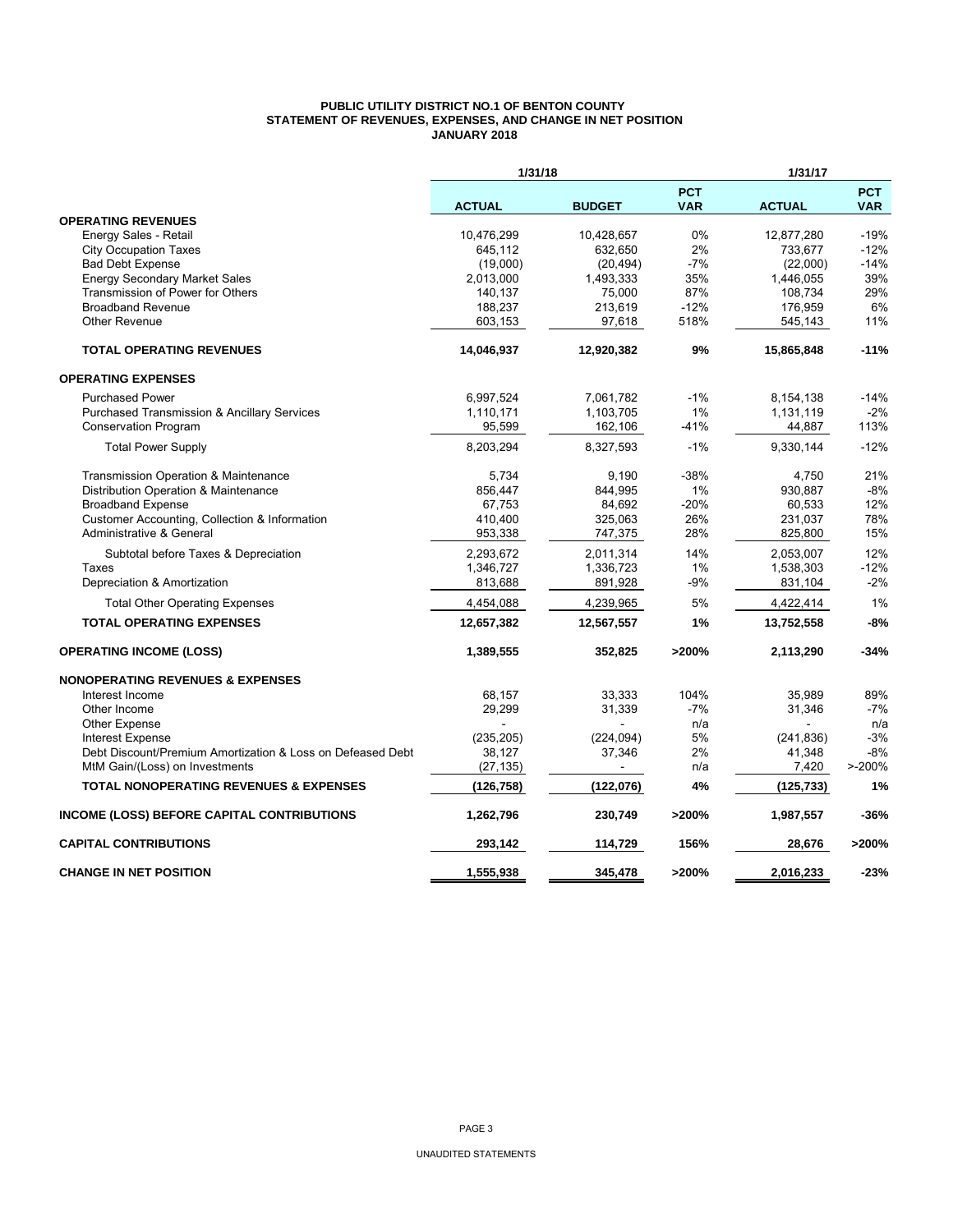#### **PUBLIC UTILITY DISTRICT NO. 1 OF BENTON COUNTY STATEMENT OF REVENUES, EXPENSES, AND CHANGE IN NET POSITION 2018 MONTHLY ACTIVITY**

|                                               | January      | February | <b>March</b> | April | May | June | July | <b>August</b> | September | October | November | December | <b>Total</b> |
|-----------------------------------------------|--------------|----------|--------------|-------|-----|------|------|---------------|-----------|---------|----------|----------|--------------|
| <b>OPERATING REVENUES</b>                     |              |          |              |       |     |      |      |               |           |         |          |          |              |
| Energy Sales - Retail                         | \$10,428,657 |          |              |       |     |      |      |               |           |         |          |          | \$10,428,657 |
| <b>City Occupation Taxes</b>                  | 632,650      |          |              |       |     |      |      |               |           |         |          |          | 632,650      |
| <b>Bad Debt Expense</b>                       | (20, 494)    |          |              |       |     |      |      |               |           |         |          |          | (20, 494)    |
| <b>Energy Secondary Market Sales</b>          | 1,493,333    |          |              |       |     |      |      |               |           |         |          |          | 1,493,333    |
| Transmission of Power for Others              | 75,000       |          |              |       |     |      |      |               |           |         |          |          | 75,000       |
| <b>Broadband Revenue</b>                      | 213,619      |          |              |       |     |      |      |               |           |         |          |          | 213,619      |
| Other Electric Revenue                        | 97,618       |          |              |       |     |      |      |               |           |         |          |          | 97,618       |
| <b>TOTALOPERATING REVENUES</b>                | 12,920,383   |          |              |       |     |      |      |               |           |         |          |          | 12,920,383   |
| <b>OPERATING EXPENSES</b>                     |              |          |              |       |     |      |      |               |           |         |          |          |              |
| <b>Purchased Power</b>                        |              |          |              |       |     |      |      |               |           |         |          |          | 7,061,782    |
|                                               | 7,061,782    |          |              |       |     |      |      |               |           |         |          |          |              |
| Purchased Transmission & Ancillary Services   | 1,103,705    |          |              |       |     |      |      |               |           |         |          |          | 1,103,705    |
| Conservation Program                          | 162,106      |          |              |       |     |      |      |               |           |         |          |          | 162,106      |
| <b>Total Power Supply</b>                     | 8,327,593    |          |              |       |     |      |      |               |           |         |          |          | 8,327,593    |
| Transmission Operation & Maintenance          | 9,190        |          |              |       |     |      |      |               |           |         |          |          | 9,190        |
| Distribution Operation & Maintenance          | 844,995      |          |              |       |     |      |      |               |           |         |          |          | 844,995      |
| <b>Broadband Expense</b>                      | 84,692       |          |              |       |     |      |      |               |           |         |          |          | 84,692       |
| Customer Accounting, Collection & Information | 325,063      |          |              |       |     |      |      |               |           |         |          |          | 325,063      |
| Administrative & General                      | 747,375      |          |              |       |     |      |      |               |           |         |          |          | 747,375      |
|                                               |              |          |              |       |     |      |      |               |           |         |          |          |              |
| Subtotal before Taxes & Depreciation          | 2,011,315    |          |              |       |     |      |      |               |           |         |          |          | 2,011,315    |
| Taxes                                         | 1,336,723    |          |              |       |     |      |      |               |           |         |          |          | 1,336,723    |
| Depreciation & Amortization                   | 891,928      |          |              |       |     |      |      |               |           |         |          |          | 891,928      |
| <b>Total Other Operating Expenses</b>         | 4,239,966    | $\sim$   |              |       |     |      |      |               |           |         |          |          | 4,239,966    |
| TOTAL OPERATING EXPENSES                      | 12,567,559   |          |              |       |     |      |      |               |           |         |          |          | 12,567,559   |
| <b>OPERATING INCOME (LOSS)</b>                | 352,824      |          |              |       |     |      |      |               |           |         |          |          | 352,824      |
| <b>NONOPERATING REVENUES &amp; EXPENSES</b>   |              |          |              |       |     |      |      |               |           |         |          |          |              |
| Interest Income                               | 33,333       |          |              |       |     |      |      |               |           |         |          |          | 33,333       |
| Other Income                                  | 31,339       |          |              |       |     |      |      |               |           |         |          |          | 31,339       |
| Other Expense                                 | ÷            |          |              |       |     |      |      |               |           |         |          |          |              |
| Interest Expense                              | (224, 094)   |          |              |       |     |      |      |               |           |         |          |          | (224, 094)   |
| Debt Discount & Expense Amortization          | 37,346       |          |              |       |     |      |      |               |           |         |          |          | 37,346       |
| MtM Gain/(Loss) on Investments                | ٠            |          |              |       |     |      |      |               |           |         |          |          | $\sim$       |
| Loss in Joint Ventures/Special Assessments    |              |          |              |       |     |      |      |               |           |         |          |          | $\sim$       |
| TOTAL NONOPERATING REV/EXP                    | (122, 076)   |          |              |       |     |      |      |               |           |         |          |          | (122, 076)   |
| INCOME (LOSS) BEFORE CAPITAL CONTRIBUTIONS    | 230,748      |          |              |       |     |      |      |               |           |         |          |          | 230,748      |
| <b>CAPITAL CONTRIBUTIONS</b>                  | 114,729      |          |              |       |     |      |      |               |           |         |          |          | 114,729      |
| <b>CHANGE IN NET POSITION</b>                 | \$345,477    | \$0      | \$0          | \$0   | \$0 | \$0  | \$0  | \$0           | \$0       | \$0     | \$0      | \$0      | \$345,477    |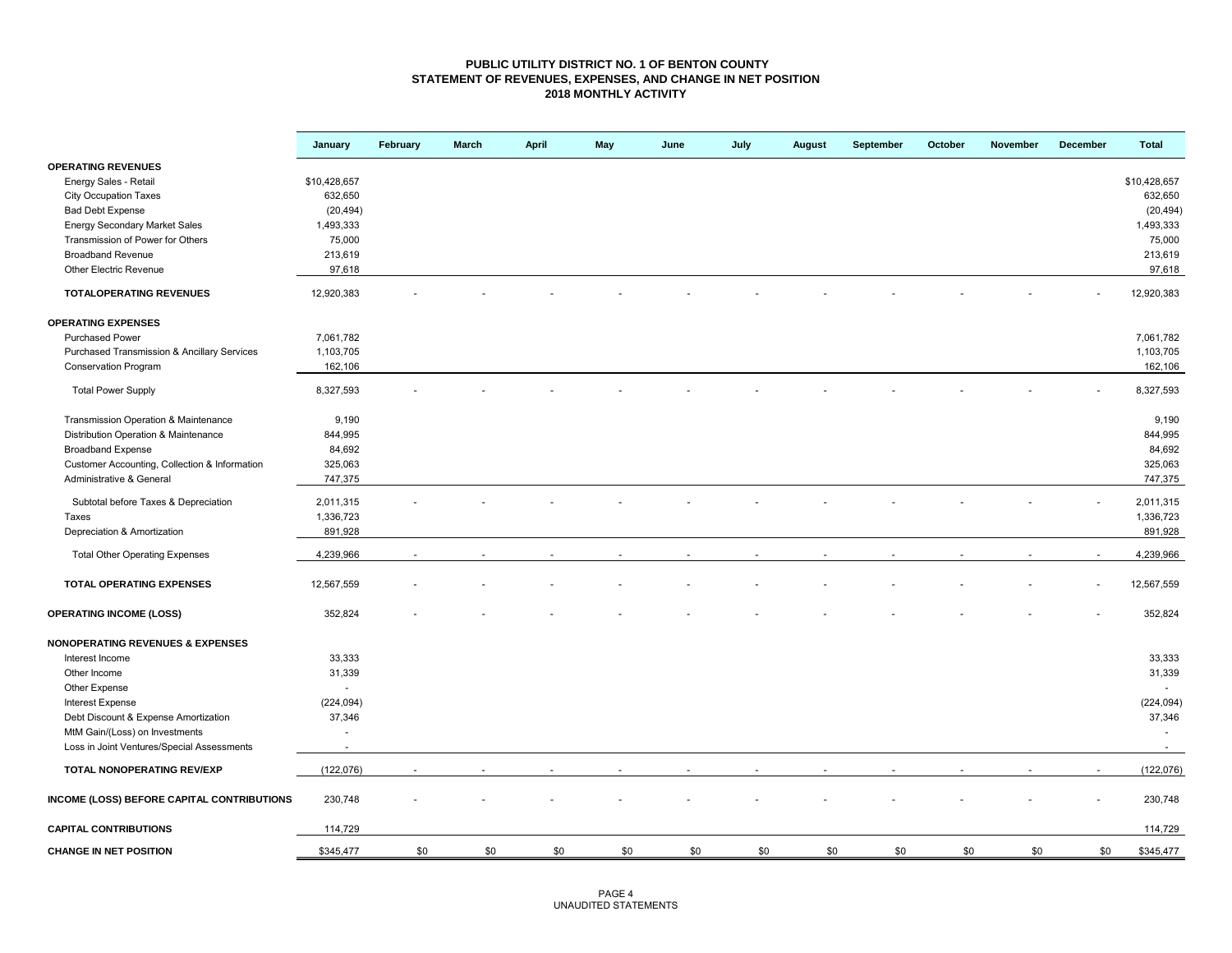### **PUBLIC UTILITY DISTRICT NO. 1 OF BENTON COUNTY COMPARATIVE STATEMENT OF NET POSITION ASSETS AND DEFERRED OUTFLOWS OF RESOURCES**

|                                                           |                 |                 | Increase/(Decrease) |         |
|-----------------------------------------------------------|-----------------|-----------------|---------------------|---------|
|                                                           | 1/31/2018       | 1/31/2017       | Amount              | Percent |
| <b>ASSETS</b>                                             |                 |                 |                     |         |
|                                                           |                 |                 |                     |         |
| <b>CURRENT ASSETS</b>                                     |                 |                 |                     |         |
| Cash & Cash Equivalents                                   |                 |                 |                     |         |
| Unrestricted Cash & Cash Equivalents                      | 20,403,735      | 18, 157, 196    | \$2,246,539         |         |
| <b>Restricted Construction Account</b>                    |                 |                 |                     |         |
| Investments                                               | 12,589,390      | 11,923,540      | 665,850             |         |
| Designated Debt Service Reserve Fund                      | 2,612,152       | 3,032,152       | (420,000)           |         |
| Designated Power Market Voltly                            | 3,850,000       | 3,300,000       | 550,000             |         |
| Designated Special Capital Rsv                            | 15,376,052      | 16,863,084      | (1,487,032)         |         |
| <b>Designated Customer Deposits</b>                       | 1,600,000       | 1,400,000       | 200,000             |         |
| Accounts Receivable, net                                  | 9,772,684       | 11,055,861      | (1, 283, 177)       |         |
| <b>BPA Prepay Receivable</b>                              | 600,000         | 600,000         |                     |         |
| Accrued Interest Receivable                               | 73,901          | 46,328          | 27,573              |         |
| Wholesale Power Receivable                                | 1,853,731       | 832,162         | 1,021,569           |         |
| <b>Accrued Unbilled Revenue</b>                           | 4,200,000       | 5,700,000       | (1,500,000)         |         |
| <b>Inventory Materials &amp; Supplies</b>                 | 5,633,045       | 5,603,883       | 29,162              |         |
|                                                           |                 |                 |                     |         |
| Prepaid Expenses & Option Premiums                        | 488,577         | 452,821         | 35,756              |         |
| <b>Total Current Assets</b>                               | 79,053,267      | 78,967,027      | 86,240              | 0%      |
|                                                           |                 |                 |                     |         |
| <b>NONCURRENT ASSETS</b>                                  |                 |                 |                     |         |
| <b>Restricted Bond Reserve Fund</b>                       | 1,107,865       | 1,107,865       | $\mathbf 0$         |         |
| Other Receivables                                         | 96,778          | 96,895          | (117)               |         |
| <b>Preliminary Surveys</b>                                | 94,144          | 50,006          | 44,138              |         |
| <b>BPA Prepay Receivable</b>                              | 5,800,000       | 6,400,000       | (600,000)           |         |
| Deferred Purchased Power Costs                            | 6,719,716       | 7,809,005       | (1,089,289)         |         |
| <b>Other Deferred Charges</b>                             |                 |                 | $\overline{a}$      |         |
|                                                           | 13,818,503      | 15,463,771      | (1,045,268)         | $-11%$  |
| <b>Utility Plant</b>                                      |                 |                 |                     |         |
| Land and Intangible Plant                                 | 3,496,417       | 3,476,759       | 19,658              |         |
| <b>Electric Plant in Service</b>                          | 307,864,864     | 303,332,686     | 4,532,178           |         |
| Construction Work in Progress                             | 3,612,671       | 5,671,511       | (2,058,840)         |         |
| <b>Accumulated Depreciation</b>                           | (189, 145, 323) | (189, 223, 631) | 78,308              |         |
| <b>Net Utility Plant</b>                                  |                 |                 | 2,571,304           | 2%      |
|                                                           | 125,828,629     | 123,257,325     |                     |         |
| <b>Total Noncurrent Assets</b>                            | 139,647,133     | 138,721,096     | 926,037             | 1%      |
| <b>Total Assets</b>                                       | 218,700,400     | 217,688,123     | 1,012,277           | 0%      |
| DEFERRED OUTFLOWS OF RESOURCES                            |                 |                 |                     |         |
| Unamortized Loss on Defeased Debt                         | (19, 481)       | (3,705)         | (15, 776)           |         |
| <b>Pension Deferred Outflow</b>                           | 1,429,022       | 2,019,756       | (590, 734)          |         |
| Accumulated Decrease in Fair Value of Hedging Derivatives | 1,012,588       | 1,157,414       | (144, 826)          |         |
| <b>Total Deferred Outflows of Resources</b>               | 2,422,129       | 3,173,465       | (751, 336)          |         |
|                                                           |                 |                 |                     |         |
|                                                           |                 |                 |                     |         |
| TOTAL ASSETS & DEFERRED OUTFLOWS OF RESOURCES             | 221,122,529     | 220,861,588     | 260,941             | 0%      |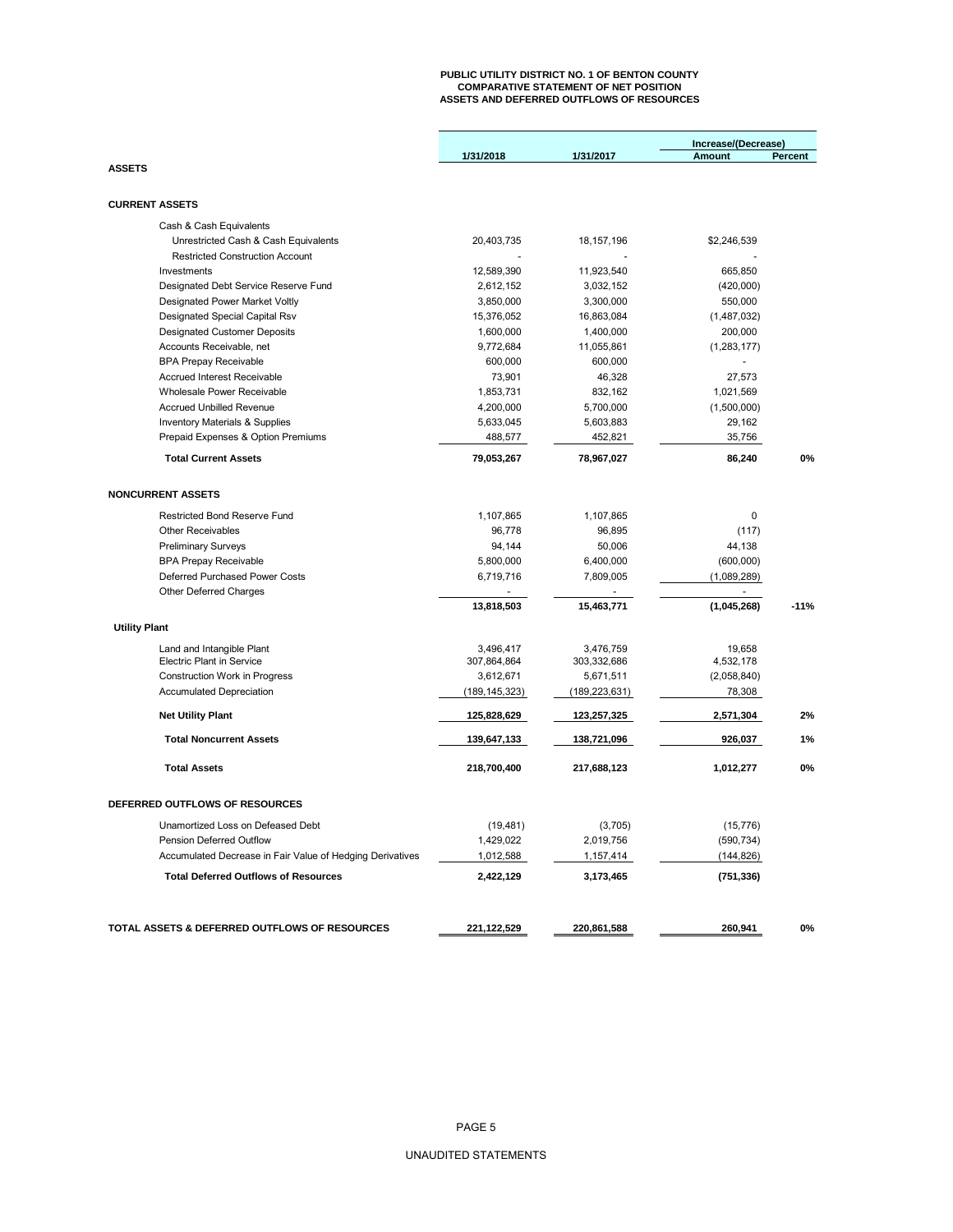# **PUBLIC UTILITY DISTRICT NO. 1 OF BENTON COUNTY COMPARATIVE STATEMENT OF NET POSITION LIABILITIES AND DEFERRED INFLOWS OF RESOURCES**

|                                                           |                         |                         | Increase/(Decrease) |         |
|-----------------------------------------------------------|-------------------------|-------------------------|---------------------|---------|
| <b>LIABILITIES</b>                                        | 1/31/2018               | 1/31/2017               | Amount              | Percent |
|                                                           |                         |                         |                     |         |
| <b>CURRENT LIABILITIES</b>                                |                         |                         |                     |         |
| <b>Warrants Outstanding</b>                               |                         |                         | \$0                 |         |
| <b>Accounts Payable</b>                                   | 8,684,312               | 10,256,824              | (1,572,512)         |         |
| <b>Customer Deposits</b>                                  | 1,663,492               | 1,474,285               | 189,207             |         |
| <b>Accrued Taxes Payable</b>                              | 4,060,270               | 3,988,248               | 72,022              |         |
| Other Current & Accrued Liabilities                       | 2,672,157               | 2,845,275               | (173, 118)          |         |
| Accrued Interest Payable                                  | 737,497                 | 760,953                 | (23, 456)           |         |
| Revenue Bonds, Current Portion                            | 3,570,000               | 3,045,000               | 525,000             |         |
| <b>Total Current Liabilities</b>                          | 21,387,728              | 22,370,585              | (982, 857)          | $-4%$   |
| <b>NONCURRENT LIABILITIES</b>                             |                         |                         |                     |         |
| 2010 Bond Issue                                           | 17,345,000              | 17,345,000              |                     |         |
| 2011 Bond Issue                                           | 13,520,000              | 17,090,000              | (3,570,000)         |         |
| 2016 Bond Issue                                           | 22,470,000              | 22,470,000              |                     |         |
| Unamortized Premium & Discount                            | 4,297,092               | 4,802,607               | (505, 515)          |         |
| Pension Liability                                         | 9,884,887               | 13,019,386              | (3, 134, 499)       |         |
| Deferred Revenue                                          | 412,161                 | 466,122                 | (53,961)            |         |
| <b>BPA Prepay Incentive Credit</b>                        | 1,720,095               | 1,881,351               | (161, 256)          |         |
| <b>Other Liabilities</b>                                  | 1,476,353               | 1,576,243               | (99, 890)           |         |
|                                                           |                         |                         |                     |         |
| <b>Total Noncurrent Liabilities</b>                       | 71,125,589              | 78,650,709              | (3,955,120)         | $-10%$  |
| <b>Total Liabilities</b>                                  | 92,513,317              | 101,021,294             | (4,937,977)         | $-8%$   |
| DEFERRED INFLOWS OF RESOURCES                             |                         |                         |                     |         |
| Pension Deferred Inflow                                   | 1,866,603               | 245,673                 | 1,620,930           |         |
| Accumulated Increase in Fair Value of Hedging Derivatives | 1,031,648               | 1,542,538               | (510, 890)          |         |
| <b>Total Deferred Inflows of Resources</b>                | 2,898,251               | 1,788,211               | 1,110,040           | 62%     |
| <b>NET POSITION</b>                                       |                         |                         |                     |         |
|                                                           |                         |                         |                     |         |
| Net Investment in Capital Assets                          | 64,607,056              | 58,501,014              | 6,106,042           |         |
| <b>Restricted for Debt Service</b><br>Unrestricted        | 1,107,865<br>59,996,040 | 1,107,865<br>58,443,204 | 0<br>1,552,836      |         |
| <b>Total Net Position</b>                                 | 125,710,961             | 118,052,083             | 7,658,878           | 6%      |
|                                                           |                         |                         |                     |         |
| TOTAL NET POSITION, LIABILITIES AND                       |                         |                         |                     |         |
| DEFERRED INFLOWS OF RESOURCES                             | 221,122,529             | 220,861,588             | 260,941             | 0%      |
| <b>CURRENT RATIO:</b>                                     | 3.70:1                  | 3.53:1                  |                     |         |
| (Current Assets / Current Liabilities)                    |                         |                         |                     |         |
| <b>WORKING CAPITAL:</b>                                   | 57,665,539              | \$56,596,442            | \$1,069,097         | 2%      |
| (Current Assets less Current Liabilities)                 |                         |                         |                     |         |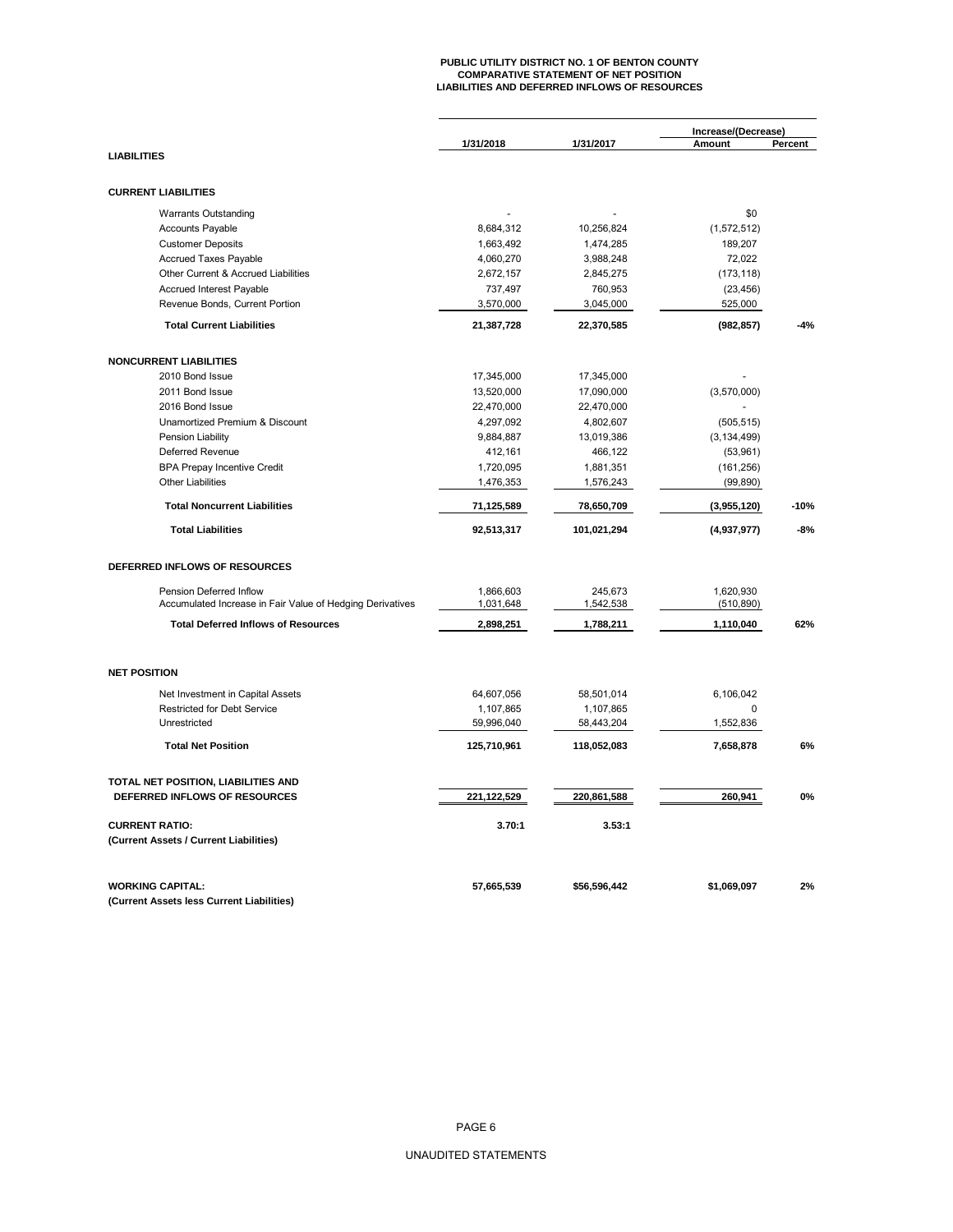#### **PUBLIC UTILITY DISTRICT NO. 1 OF BENTON COUNTY ENERGY STATISTICAL DATA CURRENT MONTH**

|                                                                                       | 1/31/2018                  |                            |                          | 1/31/2017                 |                          |
|---------------------------------------------------------------------------------------|----------------------------|----------------------------|--------------------------|---------------------------|--------------------------|
|                                                                                       | <b>ACTUAL</b>              | <b>BUDGET</b>              | <b>PCT</b><br><b>VAR</b> | <b>ACTUAL</b>             | <b>PCT</b><br><b>VAR</b> |
| <b>ENERGY SALES RETAIL - REVENUE</b>                                                  |                            |                            |                          |                           |                          |
| Residential                                                                           | 7.311.763                  | \$7,403,525                | $-1%$                    | \$8,845,163               | $-17%$                   |
| <b>Small General Service</b>                                                          | 878,614                    | 862,614                    | 2%                       | 975,572                   | $-10%$                   |
| Medium General Service                                                                | 1,166,955                  | 1,168,746                  | 0%                       | 1,223,976                 | $-5%$                    |
| Large General Service                                                                 | 1,235,770<br>305,125       | 1,128,111                  | 10%<br>7%                | 1,195,948                 | 3%<br>13%                |
| Large Industrial<br>Small Irrigation                                                  | 6,839                      | 286,084<br>0               | >200%                    | 268,887<br>(1)            | >200%                    |
| Large Irrigation                                                                      | 114,380                    | 117,083                    | $-2%$                    | 11,567                    | >200%                    |
| <b>Street Lights</b>                                                                  | 17,792                     | 17,809                     | 0%                       | 17,489                    | 2%                       |
| <b>Security Lights</b>                                                                | 22,526                     | 24,253                     | $-7%$                    | 22,498                    | 0%                       |
| <b>Unmetered Accounts</b>                                                             | 16,535                     | 17,185                     | $-4%$                    | 16,182                    | 2%                       |
| <b>Billed Revenues Before Taxes &amp; Unbilled Revenue</b><br><b>Unbilled Revenue</b> | \$11,076,299<br>(600,000)  | \$11,025,410<br>(600, 000) | 0%<br>0%                 | \$12,577,281<br>300,000   | $-12%$<br>$>-200%$       |
| <b>Energy Sales Retail Subtotal</b>                                                   | \$10,476,299               | \$10,425,410               | 0%                       | \$12,877,281              | $-19%$                   |
| <b>City Occupation Taxes</b>                                                          | 645.112                    | 499,917                    | 29%                      | 733,677                   | $-12%$                   |
| Bad Debt Expense (0.16% of retail sales)                                              | (19,000)                   | (19, 583)                  | $-3%$                    | (22,000)                  | $-14%$                   |
| <b>TOTAL SALES - REVENUE</b>                                                          | \$11,102,411               | \$10,905,744               | 2%                       | \$13,588,958              | $-18%$                   |
|                                                                                       |                            |                            |                          |                           |                          |
| <b>ENERGY SALES RETAIL - kWh</b>                                                      |                            |                            |                          |                           |                          |
| Residential                                                                           | 90,521,667                 | 91,275,779                 | $-1%$                    | 114,089,923               | $-21%$                   |
| <b>Small General Service</b><br>Medium General Service                                | 12,129,652<br>16,103,016   | 11,826,361<br>16.130.326   | 3%<br>0%                 | 13,896,042<br>17,170,328  | $-13%$<br>-6%            |
| Large General Service                                                                 | 19,110,860                 | 17,267,595                 | 11%                      | 18,624,018                | 3%                       |
| Large Industrial                                                                      | 5,995,840                  | 5,572,330                  | 8%                       | 5,118,880                 | 17%                      |
| Small Irrigation                                                                      | 50,526                     | 6                          | >200%                    | (4)                       | >200%                    |
| Large Irrigation                                                                      | 233,165                    | 276,875                    | $-16%$                   | 200,892                   | 16%                      |
| <b>Street Lights</b>                                                                  | 211,046                    | 218,042                    | $-3%$                    | 211,349                   | 0%                       |
| <b>Security Lights</b>                                                                | 85,112                     | 109,110                    | $-22%$                   | 100,963                   | $-16%$                   |
| <b>Unmetered Accounts</b><br><b>TOTAL kWh BILLED</b>                                  | 242,804<br>144,683,688     | 254,374<br>142,930,799     | -5%<br>1%                | 253,915<br>169,666,306    | $-4%$<br>$-15%$          |
|                                                                                       |                            |                            |                          |                           |                          |
| <b>NET POWER COST</b>                                                                 |                            |                            |                          |                           |                          |
| <b>BPA Power Costs</b>                                                                |                            |                            |                          |                           |                          |
| Slice                                                                                 | \$2,905,797                | \$2,922,186                | $-1%$                    | \$2,825,681               | 3%                       |
| <b>Block</b>                                                                          | 2,646,735                  | 2,630,987                  | 1%                       | 2,625,117                 | 1%                       |
| Subtotal<br>Other Power Purchases                                                     | 5,552,532<br>634,913       | 5,553,173<br>880,369       | 0%<br>$-28%$             | 5,450,798<br>1,077,413    | 2%<br>$-41%$             |
| Frederickson                                                                          | 810,080                    | 628,240                    | 29%                      | 1,625,927                 | $-50%$                   |
| Transmission                                                                          | 913,685                    | 914,789                    | 0%                       | 766,249                   | 19%                      |
| Ancillary                                                                             | 196,486                    | 187,871                    | 5%                       | 364,871                   | $-46%$                   |
| <b>Conservation Program</b>                                                           | 95,598                     | 11,460                     | >200%                    | 44,887                    | 113%                     |
| <b>Gross Power Costs</b>                                                              | 8,203,294                  | 8,175,902                  | 0%                       | 9,330,145                 | $-12%$                   |
| Less Secondary Market Sales-Energy                                                    | (1,972,390)                | (1,493,333)                | 32%                      | (1,080,564)               | 83%                      |
| Less Secondary Market Sales-Gas<br>Less Transmission of Power for Others              | (40, 610)<br>(140, 137)    | (75,000)                   | n/a<br>87%               | (365, 491)<br>(108, 734)  | $-89%$<br>29%            |
| <b>NET POWER COSTS</b>                                                                | \$6,050,157                | \$6,607,569                | -8%                      | \$7,775,356               | -22%                     |
|                                                                                       |                            |                            |                          |                           |                          |
| <b>NET POWER - kWh</b>                                                                |                            |                            |                          |                           |                          |
| <b>BPA Power</b>                                                                      |                            |                            |                          |                           |                          |
| Slice<br><b>Block</b>                                                                 | 114,914,000<br>78,568,000  | 100,601,285                | 14%                      | 106,800,000<br>80,680,000 | 8%<br>$-3%$              |
| Subtotal                                                                              | 193,482,000                | 78,568,143<br>179.169.428  | 0%<br>8%                 | 187.480.000               | 3%                       |
| Other Power Purchases                                                                 | 16,792,000                 | 5,923,883                  | 183%                     | 12,352,000                | 36%                      |
| Frederickson                                                                          | 4,800,000                  |                            | n/a                      | 22,800,000                | $-79%$                   |
| Gross Power kWh                                                                       | 215,074,000                | 185,093,311                | 16%                      | 222,632,000               | $-3%$                    |
| Less Secondary Market Sales                                                           | (77,766,000)               | (37, 833, 095)             | 106%                     | (35,976,000)              | 116%                     |
| Less Transmission Losses/Imbalance<br><b>NET POWER - kWh</b>                          | (2,653,000)<br>134,655,000 | (2,785,985)<br>144,474,231 | $-5%$<br>-7%             | (800, 000)<br>185,856,000 | >200%<br>-28%            |
|                                                                                       |                            |                            |                          |                           |                          |
| <b>COST PER MWh: (dollars)</b>                                                        |                            |                            |                          |                           |                          |
| Gross Power Cost (average)                                                            | \$38.14                    | \$44.17                    | $-14%$                   | \$41.91                   | $-9%$                    |
| Net Power Cost                                                                        | \$44.93                    | \$45.74                    | $-2%$                    | \$41.84                   | 7%                       |
| <b>BPA Power Cost</b>                                                                 | \$28.70                    | \$30.99                    | $-7%$                    | \$29.07                   | -1%                      |
| Secondary Market Sales                                                                | \$25.36                    | \$26.43                    | $-4%$                    | \$30.04                   | $-16%$                   |
| <b>ACTIVE SERVICE LOCATIONS:*</b>                                                     |                            |                            |                          |                           |                          |
| Residential                                                                           | 44,212                     |                            |                          | 43,618                    | 1%                       |
| <b>Small General Service</b>                                                          | 4,915                      |                            |                          | 4,948                     | $-1%$                    |
| Medium General Service                                                                | 782                        |                            |                          | 778                       | 1%                       |
| Large General Service                                                                 | 160                        |                            |                          | 160                       | 0%                       |
| Large Industrial                                                                      | 5                          |                            |                          | 5                         | 0%                       |
| Small Irrigation                                                                      | 545<br>434                 |                            |                          | 555<br>230                | $-2\%$<br>89%            |
| Large Irrigation<br><b>Street Lights</b>                                              | 9                          |                            |                          | 9                         | 0%                       |
| <b>Security Lights</b>                                                                | 1,927                      |                            |                          | 1,472                     | 31%                      |
| <b>Unmetered Accounts</b>                                                             | 381                        |                            |                          | 366                       | 4%                       |
| <b>TOTAL</b>                                                                          | 53,370                     |                            |                          | 52,141                    | 2%                       |

\*Due to implementation of a new Customer Information System in March 2017, active service locations are being reported. Prior to this change, service<br>agreements were being reported which could have multiple service locati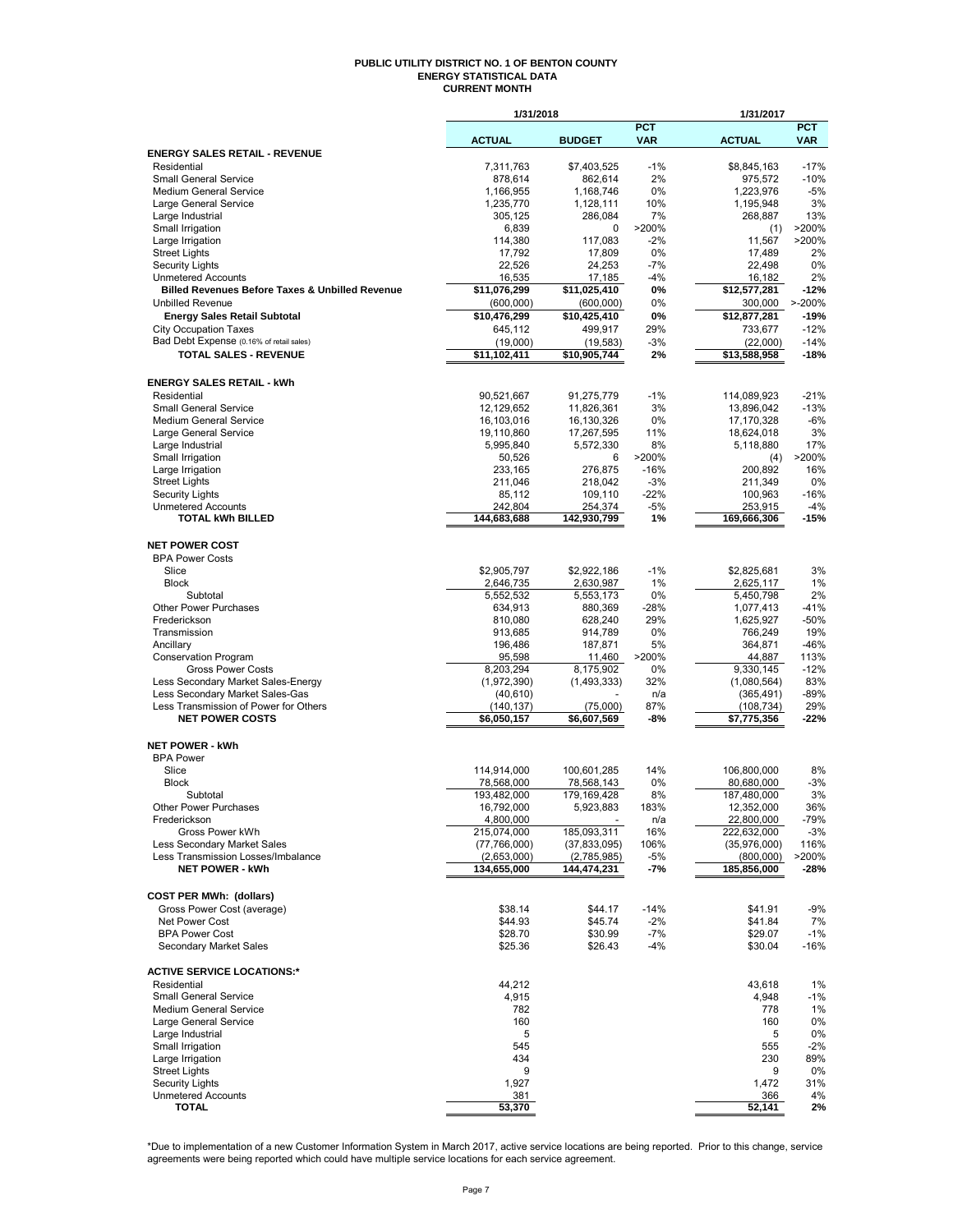#### **PUBLIC UTILITY DISTRICT NO. 1 OF BENTON COUNTY KWH SALES MONTHLY ACTIVITY**

|                               | January     | February   | March      | April      | May        | June        | July        | August     | September  | October    | November   | December   | Total         |
|-------------------------------|-------------|------------|------------|------------|------------|-------------|-------------|------------|------------|------------|------------|------------|---------------|
|                               |             |            |            |            |            |             |             |            |            |            |            |            |               |
| Residential                   |             |            |            |            |            |             |             |            |            |            |            |            |               |
| 2014                          | 90,995,045  | 86,856,866 | 61,276,449 | 46,126,349 | 38,751,097 | 43,347,010  | 51,878,664  | 62,101,272 | 49,381,509 | 38,520,801 | 51,127,327 | 76,441,442 | 696,803,831   |
| 2015                          | 81,753,251  | 70,842,807 | 51,195,817 | 43,964,172 | 38,845,198 | 48,995,659  | 62,750,008  | 58,699,674 | 48,136,350 | 37,850,154 | 46,905,821 | 75,565,855 | 665,504,766   |
| 2016                          | 89,934,474  | 72,255,049 | 53,460,881 | 45,886,799 | 38,721,341 | 44,464,304  | 49,566,548  | 57,564,364 | 49,472,576 | 38,810,551 | 46,586,644 | 75,018,157 | 661,741,688   |
| 2017                          | 114,089,923 | 97,473,618 | 72,629,078 | 50,897,608 | 40,454,502 | 45,014,248  | 55,425,631  | 62,752,408 | 53,038,585 | 40,359,813 | 54,793,496 | 72,704,997 | 759,633,907   |
| 2018                          | 90,521,667  |            |            |            |            |             |             |            |            |            |            |            | 90,521,667    |
| <b>Small General Service</b>  |             |            |            |            |            |             |             |            |            |            |            |            |               |
| 2014                          | 12,002,884  | 11,773,687 | 9,247,968  | 8,838,271  | 8,960,528  | 10,069,805  | 10,898,332  | 12,390,218 | 11,106,946 | 9,214,420  | 9,056,203  | 10,725,578 | 124,284,840   |
| 2015                          | 11,273,647  | 10,444,066 | 8,399,963  | 8,630,563  | 9,005,788  | 10,616,996  | 12,060,700  | 11,955,370 | 10,809,845 | 9,065,197  | 8,719,747  | 10,515,898 | 121,497,780   |
| 2016                          | 11,865,345  | 10,615,824 | 8,804,253  | 9,093,517  | 9,217,514  | 10,063,717  | 10,760,436  | 11,863,201 | 10,839,759 | 9,285,276  | 8,652,183  | 10,807,220 | 121,868,245   |
| 2017                          | 13,896,042  | 12,326,759 | 11,375,219 | 8,459,581  | 8,910,557  | 10,148,595  | 11,421,880  | 12,037,978 | 11,357,363 | 9,027,734  | 9,272,759  | 10,819,539 | 129,054,006   |
| 2018                          | 12,129,652  |            |            |            |            |             |             |            |            |            |            |            | 12,129,652    |
| <b>Medium General Service</b> |             |            |            |            |            |             |             |            |            |            |            |            |               |
| 2014                          | 16,255,765  | 16,174,267 | 13,320,761 | 13,438,288 | 13,403,247 | 14,808,800  | 15,526,971  | 17,145,841 | 15,985,439 | 15,533,136 | 14,950,232 | 15,501,055 | 182,043,802   |
| 2015                          | 15,719,991  | 15,058,182 | 13,124,396 | 13,611,242 | 14,078,883 | 15,970,931  | 16,957,563  | 16,576,440 | 15,990,572 | 15,576,154 | 14,732,964 | 15,213,004 | 182,610,322   |
| 2016                          | 16,032,684  | 15,129,401 | 12,982,308 | 13,939,681 | 13,879,726 | 14,686,797  | 15,578,700  | 16,516,307 | 16,093,629 | 15,538,491 | 14,711,127 | 15,377,852 | 180,466,703   |
| 2017                          | 17,170,328  | 15,406,899 | 15,083,130 | 13,953,993 | 14,157,015 | 15,250,364  | 15,663,861  | 17,906,763 | 16,509,954 | 14,751,484 | 15,037,120 | 15,264,344 | 186, 155, 255 |
| 2018                          | 16,103,016  |            |            |            |            |             |             |            |            |            |            |            | 16,103,016    |
| <b>Large General Service</b>  |             |            |            |            |            |             |             |            |            |            |            |            |               |
| 2014                          | 18,043,140  | 18,004,500 | 16,529,440 | 16,641,080 | 17,175,060 | 18,408,820  | 19,689,940  | 21,264,420 | 21,006,340 | 21,502,220 | 19,841,340 | 18,573,000 | 226,679,300   |
| 2015                          | 17,888,911  | 17,212,717 | 16,213,065 | 17,278,183 | 17,939,803 | 19,595,384  | 20,935,183  | 20,741,663 | 21,305,140 | 20,558,020 | 18,687,460 | 17,819,400 | 226,174,929   |
| 2016                          | 18,188,600  | 17,545,840 | 16,492,120 | 17,360,382 | 17,583,712 | 18,140,663  | 18,545,919  | 20,497,271 | 19,923,658 | 21,179,801 | 19,314,538 | 18,495,415 | 223,267,919   |
| 2017                          | 18,624,018  | 17,299,889 | 18,510,883 | 17,691,033 | 18,241,931 | 18,951,191  | 20,511,714  | 21,497,993 | 20,970,960 | 20,501,084 | 19,370,204 | 18,503,509 | 230,674,409   |
| 2018                          | 19,110,860  |            |            |            |            |             |             |            |            |            |            |            | 19,110,860    |
| Large Industrial              |             |            |            |            |            |             |             |            |            |            |            |            |               |
| 2014                          | 6,203,055   | 5,695,020  | 6,141,110  | 5,917,690  | 6,227,320  | 6,005,800   | 6,111,425   | 6,258,875  | 5,080,145  | 6,181,005  | 6,125,825  | 5,922,215  | 71,869,485    |
| 2015                          | 5,597,495   | 5,394,485  | 5,337,365  | 5,784,330  | 5,632,340  | 5,678,570   | 4,981,620   | 6,171,695  | 5,623,820  | 5,598,540  | 5,408,760  | 5,732,865  | 66,941,885    |
| 2016                          | 5,743,306   | 5,306,745  | 5,715,980  | 5,547,175  | 4,192,375  | 5,666,470   | 5,704,840   | 5,908,980  | 4,427,850  | 5,998,320  | 5,625,690  | 4,774,520  | 64,612,251    |
| 2017                          | 5,118,880   | 5,319,830  | 5,953,160  | 5,959,920  | 4,342,280  | 5,566,080   | 5,565,400   | 6,072,640  | 5,753,440  | 5,962,760  | 5,314,800  | 6,154,920  | 67,084,110    |
| 2018                          | 5,995,840   |            |            |            |            |             |             |            |            |            |            |            | 5,995,840     |
| <b>Small Irrigation</b>       |             |            |            |            |            |             |             |            |            |            |            |            |               |
| 2014                          |             |            | 566,022    | 1,370,794  | 2,487,573  | 2,926,545   | 3,475,842   | 2,988,591  | 2,248,398  | 1,145,157  | (52)       |            | 17,208,870    |
| 2015                          |             | 9          | 648,290    | 1,481,286  | 2,159,616  | 2,668,782   | 3,213,086   | 3,002,663  | 2,075,784  | 1,172,302  | 2,846      | $\sim$     | 16,424,664    |
| 2016                          | 20          | 181        | 469,477    | 1,607,439  | 2,203,347  | 2,637,887   | 2,835,670   | 2,948,608  | 2,005,457  | 889,198    |            | 4          | 15,597,288    |
| 2017                          | (4)         |            | 277,710    | 434,783    | 1,701,606  | 2,505,109   | 3,147,673   | 2,781,753  | 1,809,769  | 928,403    | 123,750    | 43,802     | 13,754,354    |
| 2018                          | 50,526      |            |            |            |            |             |             |            |            |            |            |            | 50,526        |
| Large Irrigation              |             |            |            |            |            |             |             |            |            |            |            |            |               |
| 2014                          | 247,328     | 266,769    | 11,959,400 | 40,053,677 | 68,929,139 | 94,789,557  | 102,773,871 | 67,085,339 | 38,117,908 | 27,773,132 | 3,179,515  | 258,931    | 455,434,566   |
| 2015                          | 214,532     | 210,554    | 14,636,633 | 39,362,242 | 61,259,905 | 103,842,869 | 98,850,190  | 67,471,445 | 37,832,472 | 24,467,386 | 3,414,781  | 214,109    | 451,777,118   |
| 2016                          | 221,312     | 379,179    | 9,247,984  | 45,291,455 | 66,290,382 | 88,901,499  | 88,434,390  | 70,085,659 | 33,735,656 | 14,740,237 | 2,022,639  | 238,007    | 419,588,399   |
| 2017                          | 200,892     | 229,629    | 1,485,633  | 17,886,279 | 54,086,389 | 93,753,828  | 103,188,520 | 70,975,001 | 29,243,746 | 18,136,316 | 2,582,791  | 281,800    | 392,050,824   |
| 2018                          | 233,165     |            |            |            |            |             |             |            |            |            |            |            | 233,165       |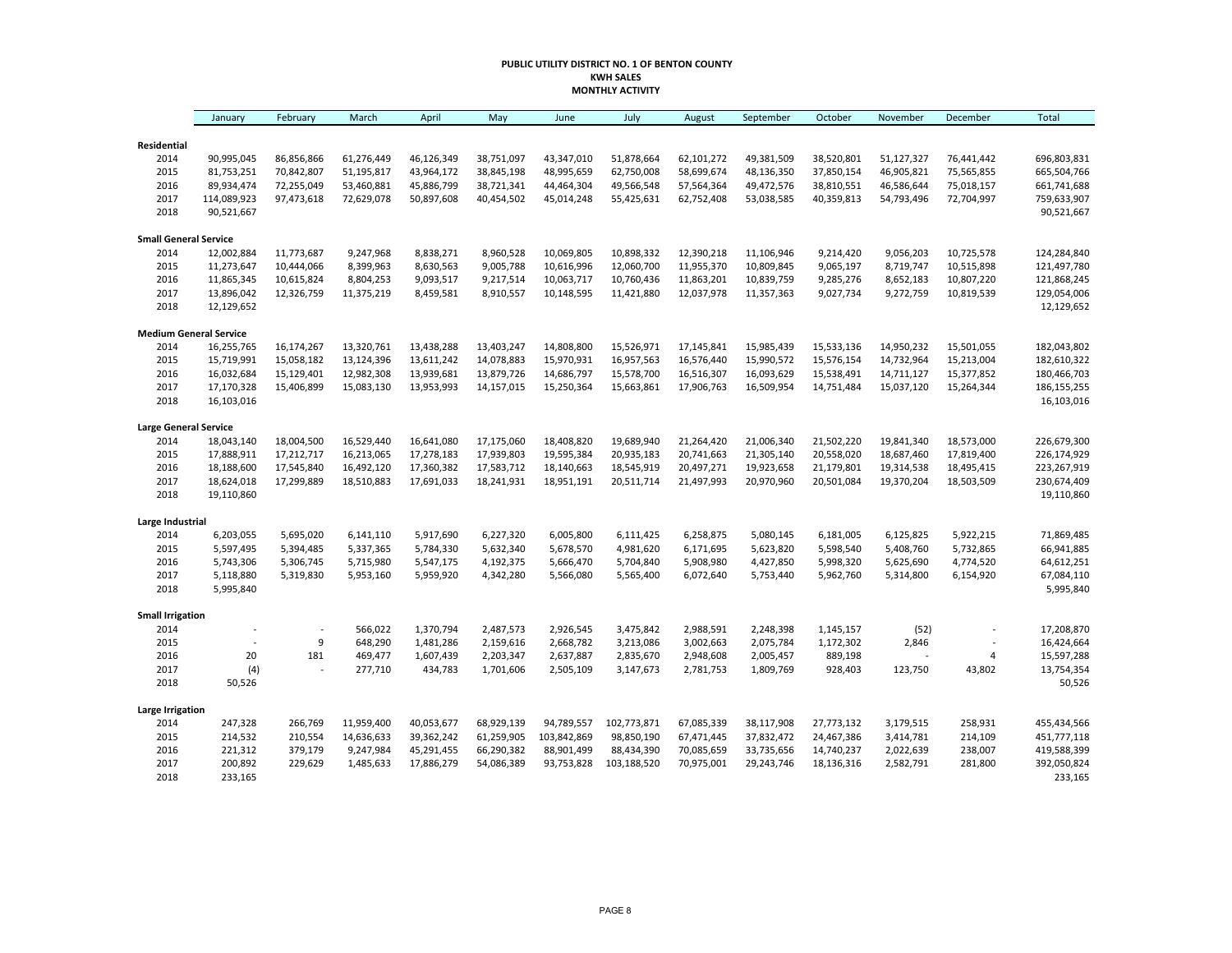#### **PUBLIC UTILITY DISTRICT NO. 1 OF BENTON COUNTY KWH SALES MONTHLY ACTIVITY**

|                        | January     | February    | March       | April       | May         | June        | July        | August      | September   | October     | November    | December    | Total         |
|------------------------|-------------|-------------|-------------|-------------|-------------|-------------|-------------|-------------|-------------|-------------|-------------|-------------|---------------|
|                        |             |             |             |             |             |             |             |             |             |             |             |             |               |
| <b>Street Lights</b>   |             |             |             |             |             |             |             |             |             |             |             |             |               |
| 2014                   | 229,425     | 229,425     | 229,515     | 229,515     | 225,070     | 224,939     | 225,064     | 225,640     | 225,514     | 225,514     | 225,298     | 225,586     | 2,720,505     |
| 2015                   | 225,624     | 225,624     | 225,624     | 225,672     | 225,672     | 225,672     | 224,880     | 224,880     | 224,928     | 225,024     | 225,024     | 225,024     | 2,703,648     |
| 2016                   | 225,024     | 224,878     | 224,878     | 224,494     | 211,235     | 211,187     | 211,187     | 211,187     | 211,187     | 211,187     | 211,349     | 211,349     | 2,589,142     |
| 2017                   | 211,349     | 211,253     | 211,253     | 211,253     | 211,253     | 211,253     | 211,253     | 211,253     | 211,253     | 211,238     | 211,125     | 211,046     | 2,534,782     |
| 2018                   | 211,046     |             |             |             |             |             |             |             |             |             |             |             | 211,046       |
| <b>Security Lights</b> |             |             |             |             |             |             |             |             |             |             |             |             |               |
| 2014                   | 103,678     | 103,678     | 103,420     | 103,377     | 103,334     | 103,248     | 103,476     | 114,623     | 114,494     | 114,494     | 114,444     | 114,430     | 1,296,696     |
| 2015                   | 114,451     | 114,408     | 114,073     | 113,696     | 113,531     | 113,488     | 113,488     | 113,445     | 113,402     | 113,359     | 113,359     | 113,309     | 1,364,009     |
| 2016                   | 113,273     | 113,196     | 113,239     | 113,180     | 101,382     | 101,425     | 101,382     | 101,409     | 101,366     | 101,194     | 101,108     | 101,108     | 1,263,262     |
| 2017                   | 100,963     | 100,920     | 91,650      | 91,545      | 91,424      | 91,134      | 90,782      | 90,860      | 90,850      | 90,827      | 90,504      | 90,659      | 1,112,118     |
| 2018                   | 85,112      |             |             |             |             |             |             |             |             |             |             |             | 85,112        |
| Unmetered              |             |             |             |             |             |             |             |             |             |             |             |             |               |
| 2014                   | 247,686     | 247,516     | 247,516     | 247,516     | 248,246     | 248,246     | 248,246     | 249,106     | 249,106     | 249,106     | 249,106     | 249,106     | 2,980,502     |
| 2015                   | 249,106     | 249,106     | 249,106     | 248,919     | 248,919     | 248,919     | 248,919     | 254,930     | 254,845     | 255,749     | 257,045     | 257,045     | 3,022,608     |
| 2016                   | 257,045     | 257,045     | 257,045     | 257,045     | 257,045     | 257,045     | 258,341     | 259,637     | 259,637     | 254,365     | 254,365     | 254,365     | 3,082,980     |
| 2017                   | 253,915     | 253,915     | 253,715     | 253,715     | 253,715     | 253,715     | 253,715     | 253,715     | 253,715     | 253,715     | 253,926     | 252,929     | 3,044,405     |
| 2018                   | 242,804     |             |             |             |             |             |             |             |             |             |             |             | 242,804       |
| Total                  |             |             |             |             |             |             |             |             |             |             |             |             |               |
| 2014                   | 144,328,006 | 139,351,728 | 119,621,601 | 132,966,557 | 156,510,614 | 190,932,770 | 210,931,831 | 189,823,925 | 143,515,799 | 120,458,985 | 104,869,238 | 128,011,343 | 1,781,322,397 |
| 2015                   | 133,037,008 | 119,751,958 | 110,144,332 | 130,700,305 | 149,509,655 | 207,957,270 | 220,335,637 | 185,212,205 | 142,367,158 | 114,881,885 | 98,467,807  | 125,656,509 | 1,738,021,729 |
| 2016                   | 142,581,083 | 121,827,338 | 107,768,165 | 139,321,167 | 152,658,059 | 185,130,994 | 191,997,413 | 185,956,623 | 137,070,775 | 107,008,620 | 97,479,643  | 125,277,997 | 1,694,077,877 |
| 2017                   | 169,666,306 | 148,622,712 | 125,871,431 | 115,839,710 | 142,450,672 | 191,745,517 | 215,480,429 | 194,580,364 | 139,239,635 | 110,223,374 | 107,050,475 | 124,327,545 | 1,785,098,170 |
| 2018                   | 144,683,688 |             |             |             |             |             |             |             |             |             |             |             | 144,683,688   |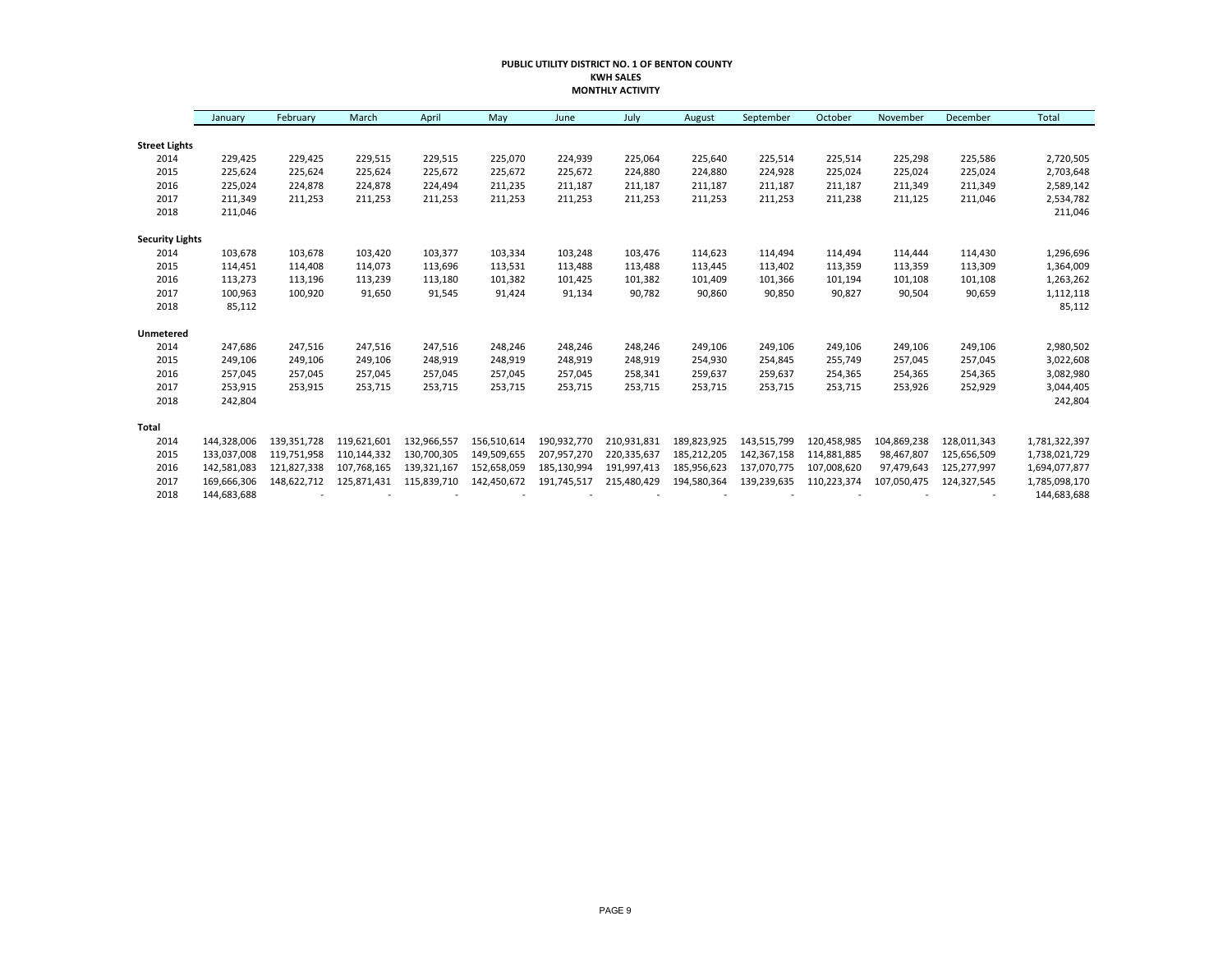#### **PUBLIC UTILITY DISTRICT NO. 1 OF BENTON COUNTY CAPITAL ADDITIONS AND RETIREMENTS CURRENT MONTH**

| 12/31/2017<br><b>ADDITIONS</b><br>1/31/2018<br><b>RETIREMENTS</b><br><b>INTANGIBLE PLANT:</b><br>Organizations<br>\$28,379<br>\$0<br>\$0<br>\$28,379<br>Franchises & Consents<br>10,022<br>10,022<br>Miscellaneous & Intangible Plant<br>29,078<br>29,078<br>$\overline{\phantom{a}}$<br>$\overline{\phantom{a}}$<br><b>TOTAL</b><br>\$67,479<br>67,479<br>$\blacksquare$<br><b>GENERATION PLANT:</b><br>1,141,911<br>1,141,911<br>770,459<br>770,459<br><b>Accessory Electric Equipment</b><br>Miscellaneous Power Plant Equipment<br>$\overline{\phantom{a}}$<br><b>TOTAL</b><br>1,912,370<br>1,912,370<br>$\blacksquare$<br><b>TRANSMISSION PLANT:</b><br>Land & Land Rights<br>156,400<br>156,400<br>Clearing Land & Right Of Ways<br>25,544<br>25,544<br><b>Transmission Station Equipment</b><br>832,047<br>832,047<br><b>Towers &amp; Fixtures</b><br>256,175<br>256,175<br>Poles & Fixtures<br>4,805,562<br>4,805,562<br>Overhead Conductor & Devices<br>3,933,872<br>3,933,872<br>10,009,600<br>10,009,600<br><b>TOTAL</b><br>1,724,870<br>2,776<br>1,727,646<br>295,502<br>295,502<br>39,953,634<br>39,953,634<br>20,332,146<br>254,264<br>(41, 905)<br>20,544,505<br>13,124,843<br>255,984<br>(25,661)<br>13,355,166<br>35,430,647<br>458,432<br>(2, 452)<br>35,886,627<br>45,792,475<br>712,526<br>(8,766)<br>46,496,235<br>Line Transformers<br>30,227,694<br>72,601<br>30,300,295<br>Services-Overhead<br>2,824,284<br>10,895<br>(207)<br>2,834,972<br>Services-Underground<br>19,863,334<br>61,950<br>(6,667)<br>19,918,617<br><b>Meters</b><br>9,957,318<br>42,612<br>9,999,930<br>$\overline{\phantom{a}}$<br>Security Lighting<br>866,250<br>2,729<br>(1, 188)<br>867,791<br>760,352<br>2,899<br>762,993<br><b>Street Lighting</b><br>(258)<br><b>SCADA System</b><br>2,437,476<br>2,437,476<br>223,590,825<br>1,877,668<br>225,381,389<br><b>TOTAL</b><br>(87, 104)<br><b>GENERAL PLANT:</b><br>Land & Land Rights<br>1,130,759<br>1,130,759<br>Structures & Improvements<br>18,522,269<br>18,522,269<br>Information Systems & Technology<br>8,917,609<br>8,917,609<br><b>Transportation Equipment</b><br>7,738,544<br>7,738,544<br><b>Stores Equipment</b><br>54,108<br>54,108<br>Tools, Shop & Garage Equipment<br>484,198<br>484,198<br>Laboratory Equipment<br>489,135<br>489,135<br><b>Communication Equipment</b><br>2,436,522<br>20,329<br>(399)<br>2,456,452<br>20,695,799<br>115,095<br>20,810,894<br>1,141,835<br>1,141,835<br>11,845,428<br>10,627<br>11,856,055<br>73,456,206<br><b>TOTAL</b><br>146,051<br>(399)<br>73,601,858<br>TOTAL ELECTRIC PLANT ACCOUNTS<br>309,036,480<br>2,023,719<br>(87, 503)<br>310,972,696<br><b>PLANT HELD FOR FUTURE USE</b><br>388,589<br>388,589<br><b>CONSTRUCTION WORK IN PROGRESS</b><br>4,599,287<br>(986, 616)<br>3,612,671<br><b>TOTAL CAPITAL</b><br>1,037,103<br>314,024,356<br>(\$87,503)<br>\$314,973,956 |                                  | <b>BALANCE</b> |  | <b>BALANCE</b> |
|--------------------------------------------------------------------------------------------------------------------------------------------------------------------------------------------------------------------------------------------------------------------------------------------------------------------------------------------------------------------------------------------------------------------------------------------------------------------------------------------------------------------------------------------------------------------------------------------------------------------------------------------------------------------------------------------------------------------------------------------------------------------------------------------------------------------------------------------------------------------------------------------------------------------------------------------------------------------------------------------------------------------------------------------------------------------------------------------------------------------------------------------------------------------------------------------------------------------------------------------------------------------------------------------------------------------------------------------------------------------------------------------------------------------------------------------------------------------------------------------------------------------------------------------------------------------------------------------------------------------------------------------------------------------------------------------------------------------------------------------------------------------------------------------------------------------------------------------------------------------------------------------------------------------------------------------------------------------------------------------------------------------------------------------------------------------------------------------------------------------------------------------------------------------------------------------------------------------------------------------------------------------------------------------------------------------------------------------------------------------------------------------------------------------------------------------------------------------------------------------------------------------------------------------------------------------------------------------------------------------------------------------------------------------------------------------------------------------------------------------------------------------------------------------------------------------------------------------------------------------------------------|----------------------------------|----------------|--|----------------|
|                                                                                                                                                                                                                                                                                                                                                                                                                                                                                                                                                                                                                                                                                                                                                                                                                                                                                                                                                                                                                                                                                                                                                                                                                                                                                                                                                                                                                                                                                                                                                                                                                                                                                                                                                                                                                                                                                                                                                                                                                                                                                                                                                                                                                                                                                                                                                                                                                                                                                                                                                                                                                                                                                                                                                                                                                                                                                      |                                  |                |  |                |
|                                                                                                                                                                                                                                                                                                                                                                                                                                                                                                                                                                                                                                                                                                                                                                                                                                                                                                                                                                                                                                                                                                                                                                                                                                                                                                                                                                                                                                                                                                                                                                                                                                                                                                                                                                                                                                                                                                                                                                                                                                                                                                                                                                                                                                                                                                                                                                                                                                                                                                                                                                                                                                                                                                                                                                                                                                                                                      |                                  |                |  |                |
|                                                                                                                                                                                                                                                                                                                                                                                                                                                                                                                                                                                                                                                                                                                                                                                                                                                                                                                                                                                                                                                                                                                                                                                                                                                                                                                                                                                                                                                                                                                                                                                                                                                                                                                                                                                                                                                                                                                                                                                                                                                                                                                                                                                                                                                                                                                                                                                                                                                                                                                                                                                                                                                                                                                                                                                                                                                                                      |                                  |                |  |                |
|                                                                                                                                                                                                                                                                                                                                                                                                                                                                                                                                                                                                                                                                                                                                                                                                                                                                                                                                                                                                                                                                                                                                                                                                                                                                                                                                                                                                                                                                                                                                                                                                                                                                                                                                                                                                                                                                                                                                                                                                                                                                                                                                                                                                                                                                                                                                                                                                                                                                                                                                                                                                                                                                                                                                                                                                                                                                                      |                                  |                |  |                |
|                                                                                                                                                                                                                                                                                                                                                                                                                                                                                                                                                                                                                                                                                                                                                                                                                                                                                                                                                                                                                                                                                                                                                                                                                                                                                                                                                                                                                                                                                                                                                                                                                                                                                                                                                                                                                                                                                                                                                                                                                                                                                                                                                                                                                                                                                                                                                                                                                                                                                                                                                                                                                                                                                                                                                                                                                                                                                      |                                  |                |  |                |
|                                                                                                                                                                                                                                                                                                                                                                                                                                                                                                                                                                                                                                                                                                                                                                                                                                                                                                                                                                                                                                                                                                                                                                                                                                                                                                                                                                                                                                                                                                                                                                                                                                                                                                                                                                                                                                                                                                                                                                                                                                                                                                                                                                                                                                                                                                                                                                                                                                                                                                                                                                                                                                                                                                                                                                                                                                                                                      |                                  |                |  |                |
|                                                                                                                                                                                                                                                                                                                                                                                                                                                                                                                                                                                                                                                                                                                                                                                                                                                                                                                                                                                                                                                                                                                                                                                                                                                                                                                                                                                                                                                                                                                                                                                                                                                                                                                                                                                                                                                                                                                                                                                                                                                                                                                                                                                                                                                                                                                                                                                                                                                                                                                                                                                                                                                                                                                                                                                                                                                                                      |                                  |                |  |                |
|                                                                                                                                                                                                                                                                                                                                                                                                                                                                                                                                                                                                                                                                                                                                                                                                                                                                                                                                                                                                                                                                                                                                                                                                                                                                                                                                                                                                                                                                                                                                                                                                                                                                                                                                                                                                                                                                                                                                                                                                                                                                                                                                                                                                                                                                                                                                                                                                                                                                                                                                                                                                                                                                                                                                                                                                                                                                                      |                                  |                |  |                |
|                                                                                                                                                                                                                                                                                                                                                                                                                                                                                                                                                                                                                                                                                                                                                                                                                                                                                                                                                                                                                                                                                                                                                                                                                                                                                                                                                                                                                                                                                                                                                                                                                                                                                                                                                                                                                                                                                                                                                                                                                                                                                                                                                                                                                                                                                                                                                                                                                                                                                                                                                                                                                                                                                                                                                                                                                                                                                      | Land & Land Rights               |                |  |                |
|                                                                                                                                                                                                                                                                                                                                                                                                                                                                                                                                                                                                                                                                                                                                                                                                                                                                                                                                                                                                                                                                                                                                                                                                                                                                                                                                                                                                                                                                                                                                                                                                                                                                                                                                                                                                                                                                                                                                                                                                                                                                                                                                                                                                                                                                                                                                                                                                                                                                                                                                                                                                                                                                                                                                                                                                                                                                                      | Structures & Improvements        |                |  |                |
|                                                                                                                                                                                                                                                                                                                                                                                                                                                                                                                                                                                                                                                                                                                                                                                                                                                                                                                                                                                                                                                                                                                                                                                                                                                                                                                                                                                                                                                                                                                                                                                                                                                                                                                                                                                                                                                                                                                                                                                                                                                                                                                                                                                                                                                                                                                                                                                                                                                                                                                                                                                                                                                                                                                                                                                                                                                                                      | Fuel Holders & Accessories       |                |  |                |
|                                                                                                                                                                                                                                                                                                                                                                                                                                                                                                                                                                                                                                                                                                                                                                                                                                                                                                                                                                                                                                                                                                                                                                                                                                                                                                                                                                                                                                                                                                                                                                                                                                                                                                                                                                                                                                                                                                                                                                                                                                                                                                                                                                                                                                                                                                                                                                                                                                                                                                                                                                                                                                                                                                                                                                                                                                                                                      | <b>Other Electric Generation</b> |                |  |                |
|                                                                                                                                                                                                                                                                                                                                                                                                                                                                                                                                                                                                                                                                                                                                                                                                                                                                                                                                                                                                                                                                                                                                                                                                                                                                                                                                                                                                                                                                                                                                                                                                                                                                                                                                                                                                                                                                                                                                                                                                                                                                                                                                                                                                                                                                                                                                                                                                                                                                                                                                                                                                                                                                                                                                                                                                                                                                                      |                                  |                |  |                |
|                                                                                                                                                                                                                                                                                                                                                                                                                                                                                                                                                                                                                                                                                                                                                                                                                                                                                                                                                                                                                                                                                                                                                                                                                                                                                                                                                                                                                                                                                                                                                                                                                                                                                                                                                                                                                                                                                                                                                                                                                                                                                                                                                                                                                                                                                                                                                                                                                                                                                                                                                                                                                                                                                                                                                                                                                                                                                      |                                  |                |  |                |
|                                                                                                                                                                                                                                                                                                                                                                                                                                                                                                                                                                                                                                                                                                                                                                                                                                                                                                                                                                                                                                                                                                                                                                                                                                                                                                                                                                                                                                                                                                                                                                                                                                                                                                                                                                                                                                                                                                                                                                                                                                                                                                                                                                                                                                                                                                                                                                                                                                                                                                                                                                                                                                                                                                                                                                                                                                                                                      |                                  |                |  |                |
|                                                                                                                                                                                                                                                                                                                                                                                                                                                                                                                                                                                                                                                                                                                                                                                                                                                                                                                                                                                                                                                                                                                                                                                                                                                                                                                                                                                                                                                                                                                                                                                                                                                                                                                                                                                                                                                                                                                                                                                                                                                                                                                                                                                                                                                                                                                                                                                                                                                                                                                                                                                                                                                                                                                                                                                                                                                                                      |                                  |                |  |                |
|                                                                                                                                                                                                                                                                                                                                                                                                                                                                                                                                                                                                                                                                                                                                                                                                                                                                                                                                                                                                                                                                                                                                                                                                                                                                                                                                                                                                                                                                                                                                                                                                                                                                                                                                                                                                                                                                                                                                                                                                                                                                                                                                                                                                                                                                                                                                                                                                                                                                                                                                                                                                                                                                                                                                                                                                                                                                                      |                                  |                |  |                |
|                                                                                                                                                                                                                                                                                                                                                                                                                                                                                                                                                                                                                                                                                                                                                                                                                                                                                                                                                                                                                                                                                                                                                                                                                                                                                                                                                                                                                                                                                                                                                                                                                                                                                                                                                                                                                                                                                                                                                                                                                                                                                                                                                                                                                                                                                                                                                                                                                                                                                                                                                                                                                                                                                                                                                                                                                                                                                      |                                  |                |  |                |
|                                                                                                                                                                                                                                                                                                                                                                                                                                                                                                                                                                                                                                                                                                                                                                                                                                                                                                                                                                                                                                                                                                                                                                                                                                                                                                                                                                                                                                                                                                                                                                                                                                                                                                                                                                                                                                                                                                                                                                                                                                                                                                                                                                                                                                                                                                                                                                                                                                                                                                                                                                                                                                                                                                                                                                                                                                                                                      |                                  |                |  |                |
|                                                                                                                                                                                                                                                                                                                                                                                                                                                                                                                                                                                                                                                                                                                                                                                                                                                                                                                                                                                                                                                                                                                                                                                                                                                                                                                                                                                                                                                                                                                                                                                                                                                                                                                                                                                                                                                                                                                                                                                                                                                                                                                                                                                                                                                                                                                                                                                                                                                                                                                                                                                                                                                                                                                                                                                                                                                                                      |                                  |                |  |                |
|                                                                                                                                                                                                                                                                                                                                                                                                                                                                                                                                                                                                                                                                                                                                                                                                                                                                                                                                                                                                                                                                                                                                                                                                                                                                                                                                                                                                                                                                                                                                                                                                                                                                                                                                                                                                                                                                                                                                                                                                                                                                                                                                                                                                                                                                                                                                                                                                                                                                                                                                                                                                                                                                                                                                                                                                                                                                                      |                                  |                |  |                |
|                                                                                                                                                                                                                                                                                                                                                                                                                                                                                                                                                                                                                                                                                                                                                                                                                                                                                                                                                                                                                                                                                                                                                                                                                                                                                                                                                                                                                                                                                                                                                                                                                                                                                                                                                                                                                                                                                                                                                                                                                                                                                                                                                                                                                                                                                                                                                                                                                                                                                                                                                                                                                                                                                                                                                                                                                                                                                      |                                  |                |  |                |
|                                                                                                                                                                                                                                                                                                                                                                                                                                                                                                                                                                                                                                                                                                                                                                                                                                                                                                                                                                                                                                                                                                                                                                                                                                                                                                                                                                                                                                                                                                                                                                                                                                                                                                                                                                                                                                                                                                                                                                                                                                                                                                                                                                                                                                                                                                                                                                                                                                                                                                                                                                                                                                                                                                                                                                                                                                                                                      |                                  |                |  |                |
|                                                                                                                                                                                                                                                                                                                                                                                                                                                                                                                                                                                                                                                                                                                                                                                                                                                                                                                                                                                                                                                                                                                                                                                                                                                                                                                                                                                                                                                                                                                                                                                                                                                                                                                                                                                                                                                                                                                                                                                                                                                                                                                                                                                                                                                                                                                                                                                                                                                                                                                                                                                                                                                                                                                                                                                                                                                                                      |                                  |                |  |                |
|                                                                                                                                                                                                                                                                                                                                                                                                                                                                                                                                                                                                                                                                                                                                                                                                                                                                                                                                                                                                                                                                                                                                                                                                                                                                                                                                                                                                                                                                                                                                                                                                                                                                                                                                                                                                                                                                                                                                                                                                                                                                                                                                                                                                                                                                                                                                                                                                                                                                                                                                                                                                                                                                                                                                                                                                                                                                                      | <b>DISTRIBUTION PLANT:</b>       |                |  |                |
|                                                                                                                                                                                                                                                                                                                                                                                                                                                                                                                                                                                                                                                                                                                                                                                                                                                                                                                                                                                                                                                                                                                                                                                                                                                                                                                                                                                                                                                                                                                                                                                                                                                                                                                                                                                                                                                                                                                                                                                                                                                                                                                                                                                                                                                                                                                                                                                                                                                                                                                                                                                                                                                                                                                                                                                                                                                                                      | Land & Land Rights               |                |  |                |
|                                                                                                                                                                                                                                                                                                                                                                                                                                                                                                                                                                                                                                                                                                                                                                                                                                                                                                                                                                                                                                                                                                                                                                                                                                                                                                                                                                                                                                                                                                                                                                                                                                                                                                                                                                                                                                                                                                                                                                                                                                                                                                                                                                                                                                                                                                                                                                                                                                                                                                                                                                                                                                                                                                                                                                                                                                                                                      | Structures & Improvements        |                |  |                |
|                                                                                                                                                                                                                                                                                                                                                                                                                                                                                                                                                                                                                                                                                                                                                                                                                                                                                                                                                                                                                                                                                                                                                                                                                                                                                                                                                                                                                                                                                                                                                                                                                                                                                                                                                                                                                                                                                                                                                                                                                                                                                                                                                                                                                                                                                                                                                                                                                                                                                                                                                                                                                                                                                                                                                                                                                                                                                      | <b>Station Equipment</b>         |                |  |                |
|                                                                                                                                                                                                                                                                                                                                                                                                                                                                                                                                                                                                                                                                                                                                                                                                                                                                                                                                                                                                                                                                                                                                                                                                                                                                                                                                                                                                                                                                                                                                                                                                                                                                                                                                                                                                                                                                                                                                                                                                                                                                                                                                                                                                                                                                                                                                                                                                                                                                                                                                                                                                                                                                                                                                                                                                                                                                                      | Poles, Towers & Fixtures         |                |  |                |
|                                                                                                                                                                                                                                                                                                                                                                                                                                                                                                                                                                                                                                                                                                                                                                                                                                                                                                                                                                                                                                                                                                                                                                                                                                                                                                                                                                                                                                                                                                                                                                                                                                                                                                                                                                                                                                                                                                                                                                                                                                                                                                                                                                                                                                                                                                                                                                                                                                                                                                                                                                                                                                                                                                                                                                                                                                                                                      | Overhead Conductor & Devices     |                |  |                |
|                                                                                                                                                                                                                                                                                                                                                                                                                                                                                                                                                                                                                                                                                                                                                                                                                                                                                                                                                                                                                                                                                                                                                                                                                                                                                                                                                                                                                                                                                                                                                                                                                                                                                                                                                                                                                                                                                                                                                                                                                                                                                                                                                                                                                                                                                                                                                                                                                                                                                                                                                                                                                                                                                                                                                                                                                                                                                      | <b>Underground Conduit</b>       |                |  |                |
|                                                                                                                                                                                                                                                                                                                                                                                                                                                                                                                                                                                                                                                                                                                                                                                                                                                                                                                                                                                                                                                                                                                                                                                                                                                                                                                                                                                                                                                                                                                                                                                                                                                                                                                                                                                                                                                                                                                                                                                                                                                                                                                                                                                                                                                                                                                                                                                                                                                                                                                                                                                                                                                                                                                                                                                                                                                                                      | Underground Conductor & Devices  |                |  |                |
|                                                                                                                                                                                                                                                                                                                                                                                                                                                                                                                                                                                                                                                                                                                                                                                                                                                                                                                                                                                                                                                                                                                                                                                                                                                                                                                                                                                                                                                                                                                                                                                                                                                                                                                                                                                                                                                                                                                                                                                                                                                                                                                                                                                                                                                                                                                                                                                                                                                                                                                                                                                                                                                                                                                                                                                                                                                                                      |                                  |                |  |                |
|                                                                                                                                                                                                                                                                                                                                                                                                                                                                                                                                                                                                                                                                                                                                                                                                                                                                                                                                                                                                                                                                                                                                                                                                                                                                                                                                                                                                                                                                                                                                                                                                                                                                                                                                                                                                                                                                                                                                                                                                                                                                                                                                                                                                                                                                                                                                                                                                                                                                                                                                                                                                                                                                                                                                                                                                                                                                                      |                                  |                |  |                |
|                                                                                                                                                                                                                                                                                                                                                                                                                                                                                                                                                                                                                                                                                                                                                                                                                                                                                                                                                                                                                                                                                                                                                                                                                                                                                                                                                                                                                                                                                                                                                                                                                                                                                                                                                                                                                                                                                                                                                                                                                                                                                                                                                                                                                                                                                                                                                                                                                                                                                                                                                                                                                                                                                                                                                                                                                                                                                      |                                  |                |  |                |
|                                                                                                                                                                                                                                                                                                                                                                                                                                                                                                                                                                                                                                                                                                                                                                                                                                                                                                                                                                                                                                                                                                                                                                                                                                                                                                                                                                                                                                                                                                                                                                                                                                                                                                                                                                                                                                                                                                                                                                                                                                                                                                                                                                                                                                                                                                                                                                                                                                                                                                                                                                                                                                                                                                                                                                                                                                                                                      |                                  |                |  |                |
|                                                                                                                                                                                                                                                                                                                                                                                                                                                                                                                                                                                                                                                                                                                                                                                                                                                                                                                                                                                                                                                                                                                                                                                                                                                                                                                                                                                                                                                                                                                                                                                                                                                                                                                                                                                                                                                                                                                                                                                                                                                                                                                                                                                                                                                                                                                                                                                                                                                                                                                                                                                                                                                                                                                                                                                                                                                                                      |                                  |                |  |                |
|                                                                                                                                                                                                                                                                                                                                                                                                                                                                                                                                                                                                                                                                                                                                                                                                                                                                                                                                                                                                                                                                                                                                                                                                                                                                                                                                                                                                                                                                                                                                                                                                                                                                                                                                                                                                                                                                                                                                                                                                                                                                                                                                                                                                                                                                                                                                                                                                                                                                                                                                                                                                                                                                                                                                                                                                                                                                                      |                                  |                |  |                |
|                                                                                                                                                                                                                                                                                                                                                                                                                                                                                                                                                                                                                                                                                                                                                                                                                                                                                                                                                                                                                                                                                                                                                                                                                                                                                                                                                                                                                                                                                                                                                                                                                                                                                                                                                                                                                                                                                                                                                                                                                                                                                                                                                                                                                                                                                                                                                                                                                                                                                                                                                                                                                                                                                                                                                                                                                                                                                      |                                  |                |  |                |
|                                                                                                                                                                                                                                                                                                                                                                                                                                                                                                                                                                                                                                                                                                                                                                                                                                                                                                                                                                                                                                                                                                                                                                                                                                                                                                                                                                                                                                                                                                                                                                                                                                                                                                                                                                                                                                                                                                                                                                                                                                                                                                                                                                                                                                                                                                                                                                                                                                                                                                                                                                                                                                                                                                                                                                                                                                                                                      |                                  |                |  |                |
|                                                                                                                                                                                                                                                                                                                                                                                                                                                                                                                                                                                                                                                                                                                                                                                                                                                                                                                                                                                                                                                                                                                                                                                                                                                                                                                                                                                                                                                                                                                                                                                                                                                                                                                                                                                                                                                                                                                                                                                                                                                                                                                                                                                                                                                                                                                                                                                                                                                                                                                                                                                                                                                                                                                                                                                                                                                                                      |                                  |                |  |                |
|                                                                                                                                                                                                                                                                                                                                                                                                                                                                                                                                                                                                                                                                                                                                                                                                                                                                                                                                                                                                                                                                                                                                                                                                                                                                                                                                                                                                                                                                                                                                                                                                                                                                                                                                                                                                                                                                                                                                                                                                                                                                                                                                                                                                                                                                                                                                                                                                                                                                                                                                                                                                                                                                                                                                                                                                                                                                                      |                                  |                |  |                |
|                                                                                                                                                                                                                                                                                                                                                                                                                                                                                                                                                                                                                                                                                                                                                                                                                                                                                                                                                                                                                                                                                                                                                                                                                                                                                                                                                                                                                                                                                                                                                                                                                                                                                                                                                                                                                                                                                                                                                                                                                                                                                                                                                                                                                                                                                                                                                                                                                                                                                                                                                                                                                                                                                                                                                                                                                                                                                      |                                  |                |  |                |
|                                                                                                                                                                                                                                                                                                                                                                                                                                                                                                                                                                                                                                                                                                                                                                                                                                                                                                                                                                                                                                                                                                                                                                                                                                                                                                                                                                                                                                                                                                                                                                                                                                                                                                                                                                                                                                                                                                                                                                                                                                                                                                                                                                                                                                                                                                                                                                                                                                                                                                                                                                                                                                                                                                                                                                                                                                                                                      |                                  |                |  |                |
|                                                                                                                                                                                                                                                                                                                                                                                                                                                                                                                                                                                                                                                                                                                                                                                                                                                                                                                                                                                                                                                                                                                                                                                                                                                                                                                                                                                                                                                                                                                                                                                                                                                                                                                                                                                                                                                                                                                                                                                                                                                                                                                                                                                                                                                                                                                                                                                                                                                                                                                                                                                                                                                                                                                                                                                                                                                                                      |                                  |                |  |                |
|                                                                                                                                                                                                                                                                                                                                                                                                                                                                                                                                                                                                                                                                                                                                                                                                                                                                                                                                                                                                                                                                                                                                                                                                                                                                                                                                                                                                                                                                                                                                                                                                                                                                                                                                                                                                                                                                                                                                                                                                                                                                                                                                                                                                                                                                                                                                                                                                                                                                                                                                                                                                                                                                                                                                                                                                                                                                                      |                                  |                |  |                |
|                                                                                                                                                                                                                                                                                                                                                                                                                                                                                                                                                                                                                                                                                                                                                                                                                                                                                                                                                                                                                                                                                                                                                                                                                                                                                                                                                                                                                                                                                                                                                                                                                                                                                                                                                                                                                                                                                                                                                                                                                                                                                                                                                                                                                                                                                                                                                                                                                                                                                                                                                                                                                                                                                                                                                                                                                                                                                      |                                  |                |  |                |
|                                                                                                                                                                                                                                                                                                                                                                                                                                                                                                                                                                                                                                                                                                                                                                                                                                                                                                                                                                                                                                                                                                                                                                                                                                                                                                                                                                                                                                                                                                                                                                                                                                                                                                                                                                                                                                                                                                                                                                                                                                                                                                                                                                                                                                                                                                                                                                                                                                                                                                                                                                                                                                                                                                                                                                                                                                                                                      |                                  |                |  |                |
|                                                                                                                                                                                                                                                                                                                                                                                                                                                                                                                                                                                                                                                                                                                                                                                                                                                                                                                                                                                                                                                                                                                                                                                                                                                                                                                                                                                                                                                                                                                                                                                                                                                                                                                                                                                                                                                                                                                                                                                                                                                                                                                                                                                                                                                                                                                                                                                                                                                                                                                                                                                                                                                                                                                                                                                                                                                                                      |                                  |                |  |                |
|                                                                                                                                                                                                                                                                                                                                                                                                                                                                                                                                                                                                                                                                                                                                                                                                                                                                                                                                                                                                                                                                                                                                                                                                                                                                                                                                                                                                                                                                                                                                                                                                                                                                                                                                                                                                                                                                                                                                                                                                                                                                                                                                                                                                                                                                                                                                                                                                                                                                                                                                                                                                                                                                                                                                                                                                                                                                                      | <b>Broadband Equipment</b>       |                |  |                |
|                                                                                                                                                                                                                                                                                                                                                                                                                                                                                                                                                                                                                                                                                                                                                                                                                                                                                                                                                                                                                                                                                                                                                                                                                                                                                                                                                                                                                                                                                                                                                                                                                                                                                                                                                                                                                                                                                                                                                                                                                                                                                                                                                                                                                                                                                                                                                                                                                                                                                                                                                                                                                                                                                                                                                                                                                                                                                      | Miscellaneous Equipment          |                |  |                |
|                                                                                                                                                                                                                                                                                                                                                                                                                                                                                                                                                                                                                                                                                                                                                                                                                                                                                                                                                                                                                                                                                                                                                                                                                                                                                                                                                                                                                                                                                                                                                                                                                                                                                                                                                                                                                                                                                                                                                                                                                                                                                                                                                                                                                                                                                                                                                                                                                                                                                                                                                                                                                                                                                                                                                                                                                                                                                      | <b>Other Capitalized Costs</b>   |                |  |                |
|                                                                                                                                                                                                                                                                                                                                                                                                                                                                                                                                                                                                                                                                                                                                                                                                                                                                                                                                                                                                                                                                                                                                                                                                                                                                                                                                                                                                                                                                                                                                                                                                                                                                                                                                                                                                                                                                                                                                                                                                                                                                                                                                                                                                                                                                                                                                                                                                                                                                                                                                                                                                                                                                                                                                                                                                                                                                                      |                                  |                |  |                |
|                                                                                                                                                                                                                                                                                                                                                                                                                                                                                                                                                                                                                                                                                                                                                                                                                                                                                                                                                                                                                                                                                                                                                                                                                                                                                                                                                                                                                                                                                                                                                                                                                                                                                                                                                                                                                                                                                                                                                                                                                                                                                                                                                                                                                                                                                                                                                                                                                                                                                                                                                                                                                                                                                                                                                                                                                                                                                      |                                  |                |  |                |
|                                                                                                                                                                                                                                                                                                                                                                                                                                                                                                                                                                                                                                                                                                                                                                                                                                                                                                                                                                                                                                                                                                                                                                                                                                                                                                                                                                                                                                                                                                                                                                                                                                                                                                                                                                                                                                                                                                                                                                                                                                                                                                                                                                                                                                                                                                                                                                                                                                                                                                                                                                                                                                                                                                                                                                                                                                                                                      |                                  |                |  |                |
|                                                                                                                                                                                                                                                                                                                                                                                                                                                                                                                                                                                                                                                                                                                                                                                                                                                                                                                                                                                                                                                                                                                                                                                                                                                                                                                                                                                                                                                                                                                                                                                                                                                                                                                                                                                                                                                                                                                                                                                                                                                                                                                                                                                                                                                                                                                                                                                                                                                                                                                                                                                                                                                                                                                                                                                                                                                                                      |                                  |                |  |                |
|                                                                                                                                                                                                                                                                                                                                                                                                                                                                                                                                                                                                                                                                                                                                                                                                                                                                                                                                                                                                                                                                                                                                                                                                                                                                                                                                                                                                                                                                                                                                                                                                                                                                                                                                                                                                                                                                                                                                                                                                                                                                                                                                                                                                                                                                                                                                                                                                                                                                                                                                                                                                                                                                                                                                                                                                                                                                                      |                                  |                |  |                |
|                                                                                                                                                                                                                                                                                                                                                                                                                                                                                                                                                                                                                                                                                                                                                                                                                                                                                                                                                                                                                                                                                                                                                                                                                                                                                                                                                                                                                                                                                                                                                                                                                                                                                                                                                                                                                                                                                                                                                                                                                                                                                                                                                                                                                                                                                                                                                                                                                                                                                                                                                                                                                                                                                                                                                                                                                                                                                      |                                  |                |  |                |

**\$1,858,259 Budget**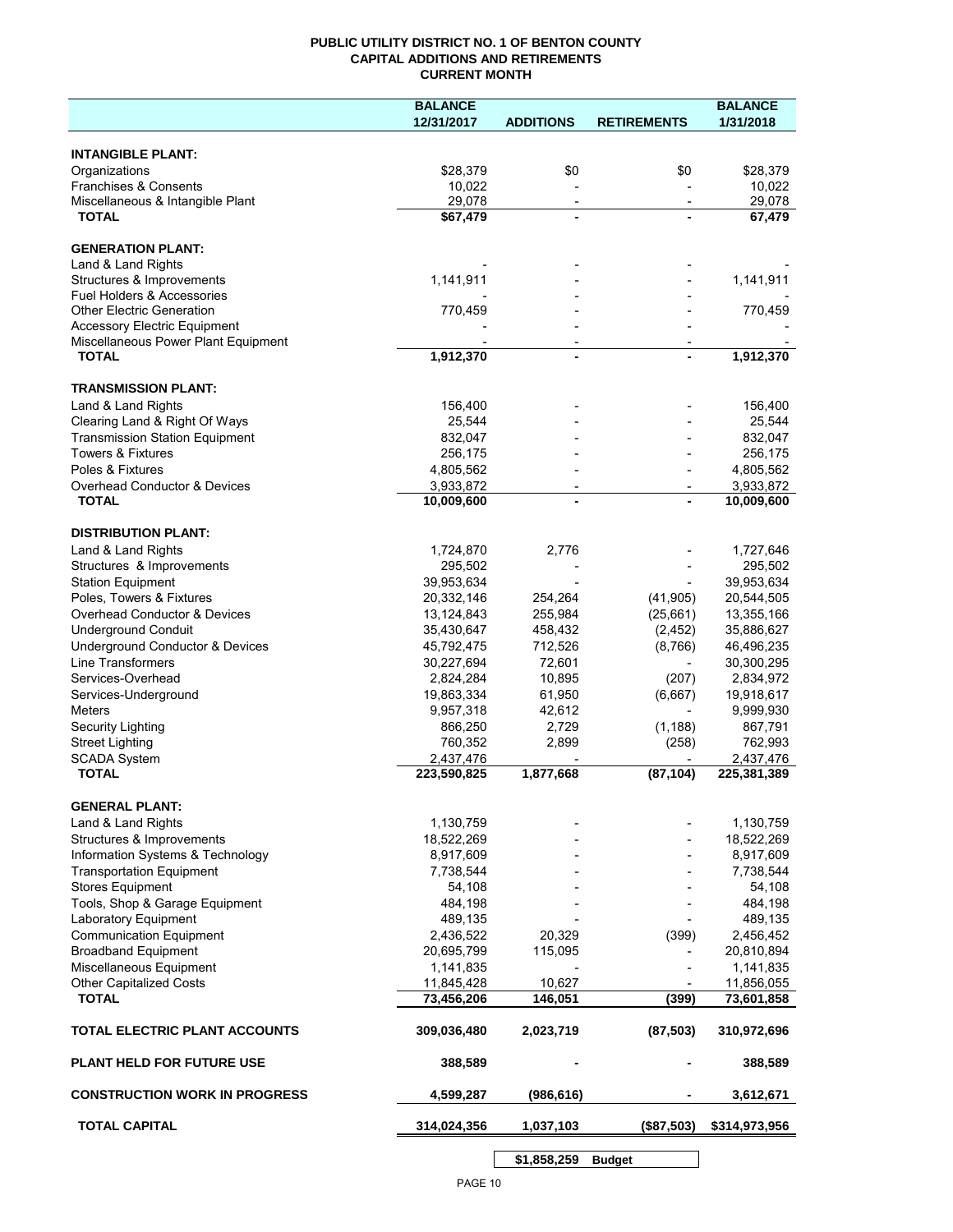#### **PUBLIC UTILITY DISTRICT NO. 1 OF BENTON COUNTY CAPITAL ADDITIONS AND RETIREMENTS YEAR TO DATE**

|                                                     | <b>BALANCE</b> |                          |                    | <b>BALANCE</b> |
|-----------------------------------------------------|----------------|--------------------------|--------------------|----------------|
|                                                     | 12/31/2017     | <b>ADDITIONS</b>         | <b>RETIREMENTS</b> | 1/31/2018      |
|                                                     |                |                          |                    |                |
| <b>INTANGIBLE PLANT:</b>                            |                |                          |                    |                |
| Organizations                                       | \$28,379       | \$0                      | \$0                | \$28,379       |
| Franchises & Consents                               | 10,022         |                          |                    | 10,022         |
| Miscellaneous & Intangible Plant                    | 29,078         | $\overline{\phantom{a}}$ |                    | 29.078         |
| <b>TOTAL</b>                                        | \$67,479       |                          |                    | 67,479         |
|                                                     |                |                          |                    |                |
| <b>GENERATION PLANT:</b>                            |                |                          |                    |                |
| Land & Land Rights                                  |                |                          |                    |                |
| Structures & Improvements                           | 1,141,911      |                          |                    | 1,141,911      |
| Fuel Holders & Accessories                          |                |                          |                    |                |
| <b>Other Electric Generation</b>                    | 770,459        |                          |                    | 770,459        |
| <b>Accessory Electric Equipment</b>                 |                |                          |                    |                |
| Miscellaneous Power Plant Equipment<br><b>TOTAL</b> | 1,912,370      |                          |                    | 1,912,370      |
|                                                     |                |                          |                    |                |
| <b>TRANSMISSION PLANT:</b>                          |                |                          |                    |                |
| Land & Land Rights                                  | 156,400        |                          |                    | 156,400        |
| Clearing Land & Right Of Ways                       | 25,544         |                          |                    | 25,544         |
| <b>Transmission Station Equipment</b>               | 832,047        |                          |                    | 832,047        |
| Towers & Fixtures                                   | 256,175        |                          |                    | 256,175        |
| Poles & Fixtures                                    | 4,805,562      |                          |                    | 4,805,562      |
| Overhead Conductor & Devices                        | 3,933,872      | $\overline{\phantom{a}}$ |                    | 3,933,872      |
| <b>TOTAL</b>                                        | 10,009,600     |                          |                    | 10,009,600     |
|                                                     |                |                          |                    |                |
| <b>DISTRIBUTION PLANT:</b>                          |                |                          |                    |                |
| Land & Land Rights                                  | 1,724,870      | 2,776                    |                    | 1,727,646      |
| Structures & Improvements                           | 295,502        |                          |                    | 295,502        |
| <b>Station Equipment</b>                            | 39,953,634     |                          |                    | 39,953,634     |
| Poles, Towers & Fixtures                            | 20,332,146     | 254,264                  | (41, 905)          | 20,544,505     |
| Overhead Conductor & Devices                        | 13,124,843     | 255,984                  | (25,661)           | 13,355,166     |
| <b>Underground Conduit</b>                          | 35,430,647     | 458,432                  | (2, 452)           | 35,886,627     |
| Underground Conductor & Devices                     | 45,792,475     | 712,526                  | (8,766)            | 46,496,235     |
| Line Transformers                                   | 30,227,694     | 72,601                   |                    | 30,300,295     |
| Services-Overhead                                   | 2,824,284      | 10,895                   | (207)              | 2,834,972      |
| Services-Underground                                | 19,863,334     | 61,950                   | (6,667)            | 19,918,617     |
| <b>Meters</b>                                       | 9,957,318      | 42,612                   |                    | 9,999,930      |
| <b>Security Lighting</b>                            | 866,250        | 2,729                    | (1, 188)           | 867,791        |
| <b>Street Lighting</b>                              | 760,352        | 2,899                    | (258)              | 762,993        |
| <b>SCADA System</b>                                 | 2,437,476      |                          |                    | 2,437,476      |
| <b>TOTAL</b>                                        | 223,590,825    | 1,877,668                | (87, 104)          | 225,381,389    |
|                                                     |                |                          |                    |                |
| <b>GENERAL PLANT:</b>                               |                |                          |                    |                |
| Land & Land Rights                                  | 1,130,759      |                          |                    | 1,130,759      |
| Structures & Improvements                           | 18,522,269     |                          |                    | 18,522,269     |
| Information Systems & Technology                    | 8,917,609      |                          |                    | 8,917,609      |
| <b>Transportation Equipment</b>                     | 7,738,544      |                          |                    | 7,738,544      |
| <b>Stores Equipment</b>                             | 54,108         |                          |                    | 54,108         |
| Tools, Shop & Garage Equipment                      | 484,198        |                          |                    | 484,198        |
| Laboratory Equipment                                | 489,135        |                          |                    | 489,135        |
| <b>Communication Equipment</b>                      | 2,436,522      | 20,329                   | (399)              | 2,456,452      |
| <b>Broadband Equipment</b>                          | 20,695,799     | 115,095                  |                    | 20,810,894     |
| Miscellaneous Equipment                             | 1,141,835      |                          |                    | 1,141,835      |
| Other Capitalized Costs                             | 11,845,428     | 10,627                   |                    | 11,856,055     |
| <b>TOTAL</b>                                        | 73,456,206     | 146,051                  | (399)              | 73,601,858     |
|                                                     |                |                          |                    |                |
| TOTAL ELECTRIC PLANT ACCOUNTS                       | 309,036,480    | 2,023,719                | (87, 503)          | 310,972,696    |
|                                                     |                |                          |                    |                |
| <b>PLANT HELD FOR FUTURE USE</b>                    | 388,589        |                          |                    | 388,589        |
|                                                     |                |                          |                    |                |
| <b>CONSTRUCTION WORK IN PROGRESS</b>                | 4,599,287      | (986, 616)               |                    | 3,612,671      |
|                                                     |                |                          |                    |                |
| <b>TOTAL CAPITAL</b>                                | 314,024,356    | 1,037,103                | (\$87,503)         | \$314,973,956  |
|                                                     |                |                          |                    |                |
|                                                     |                | \$1,858,259              | <b>Budget</b>      |                |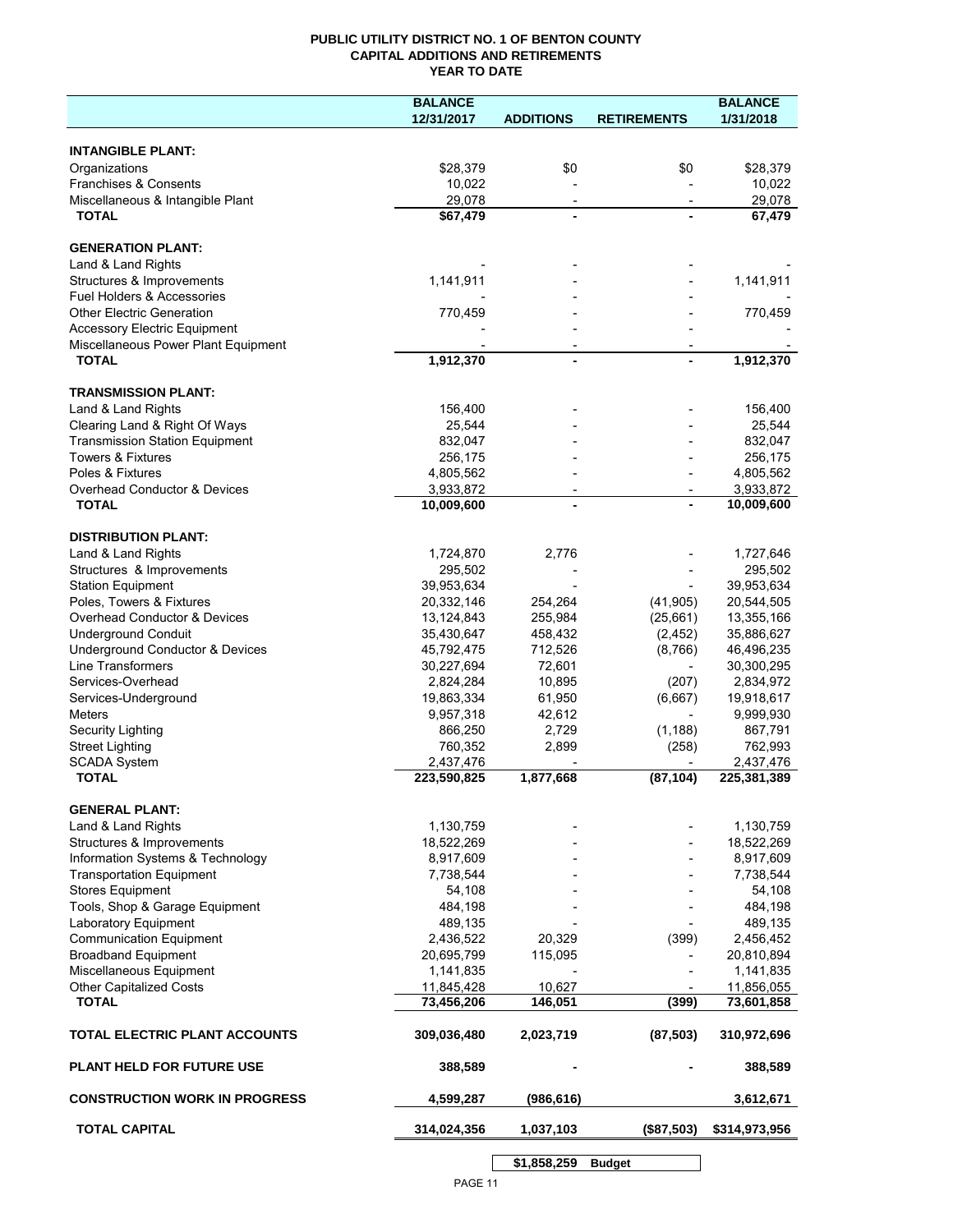#### **PUBLIC UTILITY DISTRICT NO. 1 OF BENTON COUNTY STATEMENT OF CASH FLOWS**

|                                                                                                           | <b>YTD</b><br>1/31/2018        |
|-----------------------------------------------------------------------------------------------------------|--------------------------------|
|                                                                                                           |                                |
| <b>CASH FLOWS FROM OPERATING ACTIVITIES</b>                                                               |                                |
| Cash Received from Customers and Counterparties<br>Cash Paid to Suppliers and Counterparties              | \$13,541,694<br>(11, 268, 314) |
| Cash Paid to Employees                                                                                    | (1,065,298)                    |
| <b>Taxes Paid</b>                                                                                         | (939, 188)                     |
| <b>Net Cash Provided by Operating Activities</b>                                                          | 268,894                        |
| <b>CASH FLOWS FROM NONCAPITAL FINANCING ACTIVITIES</b>                                                    |                                |
| <b>Other Interest Expense</b>                                                                             |                                |
| Net Cash Used by Noncapital Financing Activities                                                          |                                |
| <b>CASH FLOWS FROM CAPITAL AND RELATED FINANCING ACTIVITIES</b>                                           |                                |
| <b>Acquisition of Capital Assets</b>                                                                      | (965, 443)                     |
| Proceeds from Sale of Revenue Bonds                                                                       |                                |
| Reimbursement of Bond Expense<br><b>Bond Principal Paid</b>                                               |                                |
| <b>Bond Interest Paid</b>                                                                                 |                                |
| <b>Capital Contributions</b>                                                                              | 293,142                        |
| Sale of Assets                                                                                            | 500                            |
| Net Cash Used by Capital and Related Financing Activities                                                 | (671, 801)                     |
| <b>CASH FLOWS FROM INVESTING ACTIVITIES</b>                                                               |                                |
| Interest Income                                                                                           | 53,910                         |
| Proceeds from Sale of Investments<br>Purchase of Investments                                              |                                |
| Joint Venture Net Revenue (Expense)                                                                       |                                |
| <b>Net Cash Provided by Investing Activities</b>                                                          | 53,910                         |
| <b>NET INCREASE (DECREASE) IN CASH</b>                                                                    | (348, 997)                     |
| <b>CASH BALANCE, BEGINNING</b>                                                                            | \$45,298,801                   |
| <b>CASH BALANCE, ENDING</b>                                                                               | \$44,949,804                   |
|                                                                                                           |                                |
| <b>RECONCILIATION OF NET OPERATING INCOME TO NET</b>                                                      |                                |
| <b>CASH PROVIDED BY OPERATING ACTIVITIES</b>                                                              |                                |
| <b>Net Operating Revenues</b>                                                                             | \$1,389,555                    |
|                                                                                                           |                                |
| Adjustments to reconcile net operating income to net cash<br>provided by operating activities:            |                                |
| Depreciation & Amortization                                                                               | 813,688                        |
| <b>Unbilled Revenues</b>                                                                                  | 600,000                        |
| Misellaneous Other Revenue & Receipts                                                                     | 28                             |
| <b>GASB 68 Pension Expense</b>                                                                            |                                |
| Decrease (Increase) in Accounts Receivable                                                                | (1, 163, 785)                  |
| Decrease (Increase) in BPA Prepay Receivable<br>Decrease (Increase) in Inventories                        | 50,000<br>(88, 673)            |
| Decrease (Increase) in Prepaid Expenses                                                                   | 2,487                          |
| Decrease (Increase) in Wholesale Power Receivable                                                         | (446, 330)                     |
| Decrease (Increase) in Miscellaneous Assets                                                               | (30, 137)                      |
| Decrease (Increase) in Prepaid Expenses and Other Charges                                                 | 157,507                        |
| Decrease (Increase) in Deferred Derivative Outflows<br>Increase (Decrease) in Deferred Derivative Inflows | 110,254                        |
| Increase (Decrease) in Warrants Outstanding                                                               | (109, 307)                     |
| Increase (Decrease) in Accounts Payable                                                                   | (1,238,683)                    |
| Increase (Decrease) in Accrued Taxes Payable                                                              | 407,539                        |
| Increase (Decrease) in Customer Deposits                                                                  | (4,348)                        |
| Increase (Decrease) in BPA Prepay Incentive Credit                                                        | (13, 438)                      |
| Increase (Decrease) in Other Current Liabilities<br>Increase (Decrease) in Other Credits                  | 1,381,768<br>(1,549,231)       |
|                                                                                                           |                                |
| <b>Net Cash Provided by Operating Activities</b><br>PAGE 12                                               | \$268,894                      |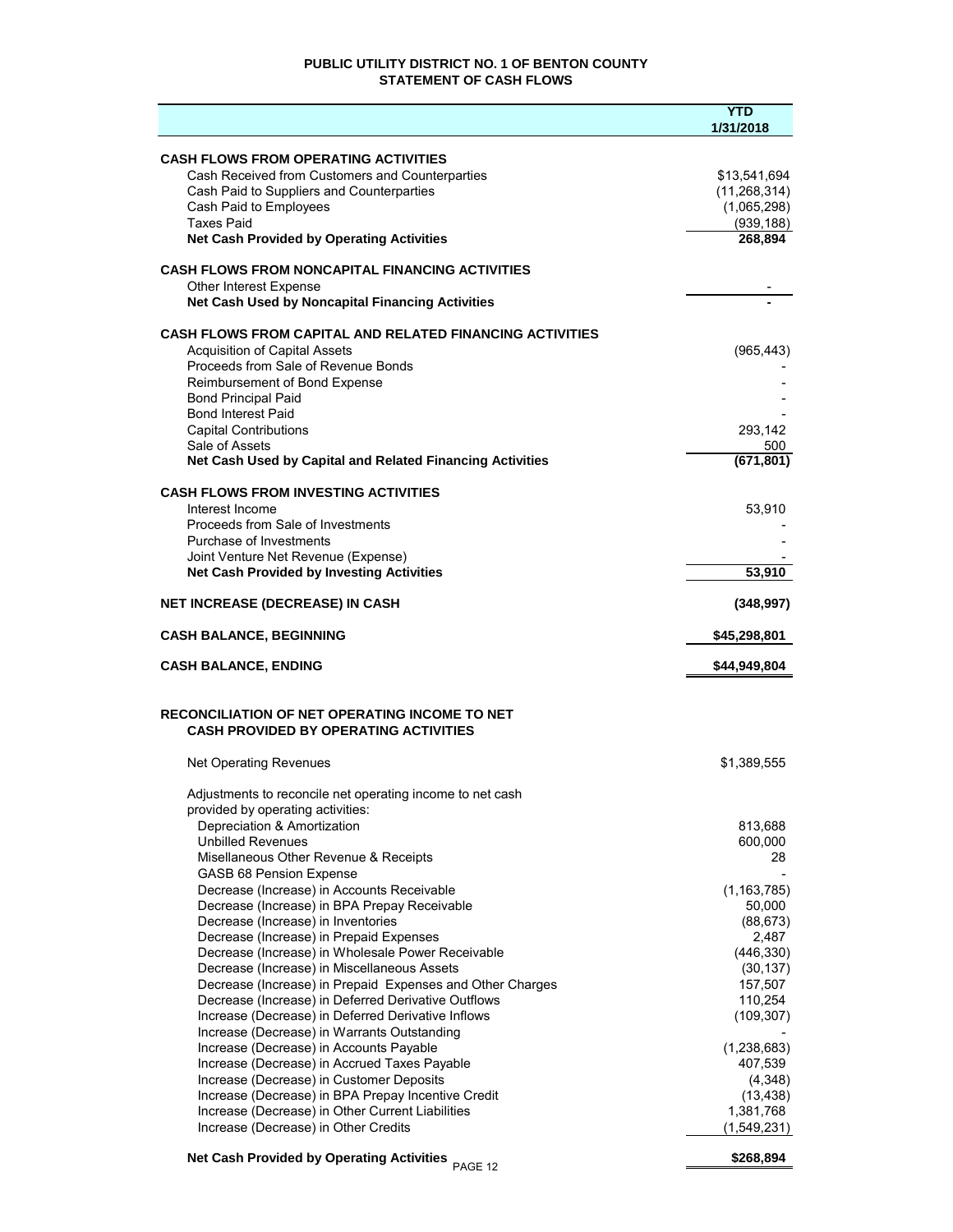#### **PUBLIC UTILITY DISTRICT NO. 1 OF BENTON COUNTY WEATHER STATISTICS January 31, 2018**

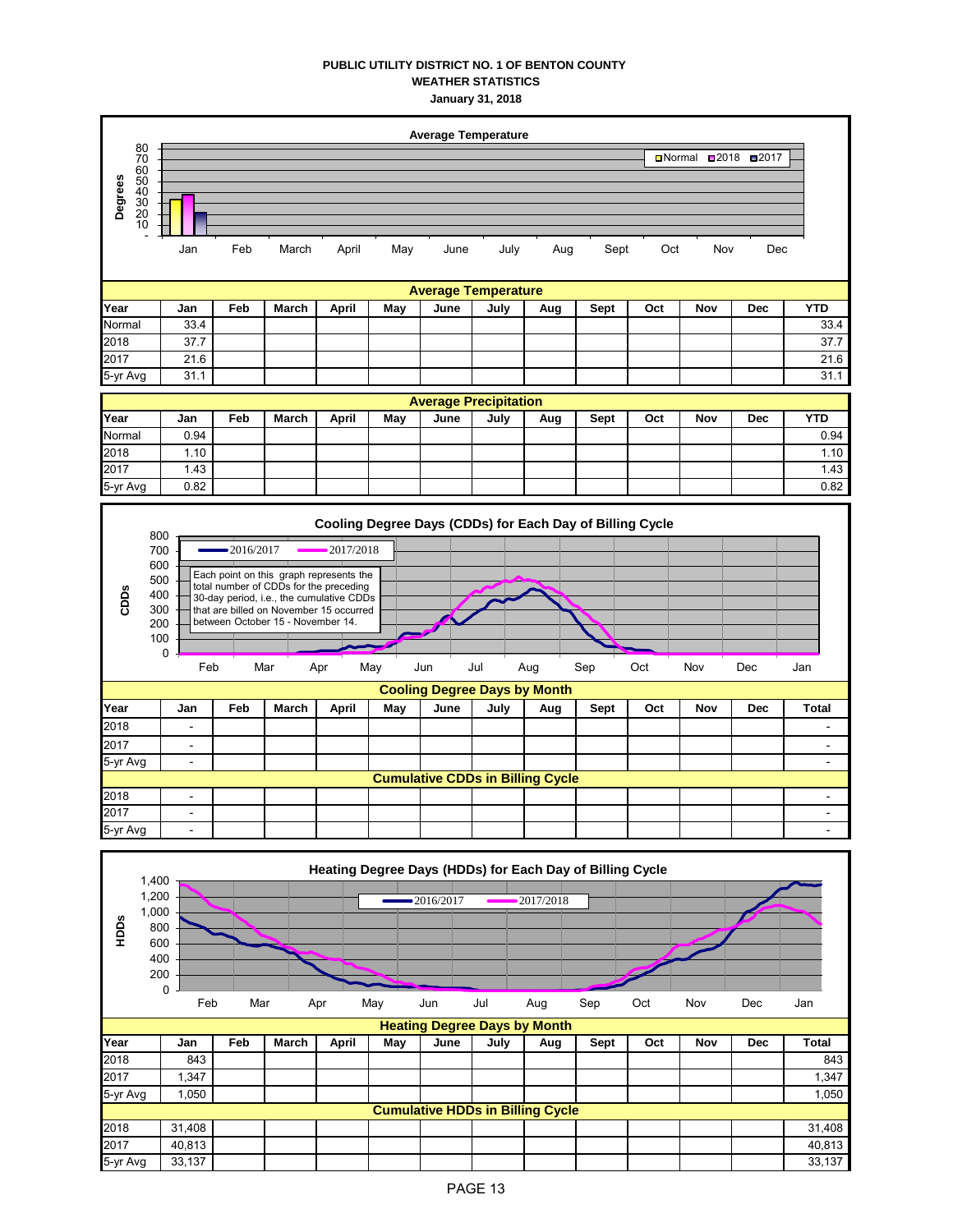#### **PUBLIC UTILITY DISTRICT NO. 1 OF BENTON COUNTY BROADBAND SUMMARY**

#### *January Highlights*

There were seven new Access Internet services this month. There is one new Gig Transport service and wholesale internet customer.

|                                                             | <b>ACTUALS</b><br>2018 |                          |                |                |               |             |     |            |                          |                          |                                  |                             |
|-------------------------------------------------------------|------------------------|--------------------------|----------------|----------------|---------------|-------------|-----|------------|--------------------------|--------------------------|----------------------------------|-----------------------------|
|                                                             | <b>Budget</b>          | Jan                      | Feb            | <b>March</b>   | <b>August</b> | <b>Sept</b> | Oct | <b>Nov</b> | Dec                      | <b>YTD</b>               | <b>Budget</b><br><b>Variance</b> | <b>Inception</b><br>to Date |
| <b>OPERATING REVENUES</b>                                   |                        |                          |                |                |               |             |     |            |                          |                          |                                  |                             |
| Ethernet                                                    | 1,298,747              | \$119,122                |                |                |               |             |     |            |                          | \$119,122                | 1,179,625                        |                             |
| Non-Recurring Charges                                       |                        | 2,750                    |                |                |               |             |     |            |                          | 2,750                    | (2,750)                          |                             |
| <b>TDM</b>                                                  | 66,399                 | 3,000                    |                |                |               |             |     |            |                          | 3,000                    | 63,399                           |                             |
| Wireless                                                    | 329                    | 26                       |                |                |               |             |     |            |                          | 26                       | 303                              |                             |
| Internet Transport Service                                  | 106,239                | 4,088                    |                |                |               |             |     |            |                          | 4,088                    | 102,151                          |                             |
| <b>Fixed Wireless</b>                                       | 72,059                 | 3,989                    |                |                |               |             |     |            |                          | 3,989                    | 68,070                           |                             |
| Access Internet                                             | 233,600                | 11,541                   |                |                |               |             |     |            |                          | 11,541                   | 222,059                          |                             |
| Broadband Revenue - Other                                   | 552,951                | 43,720                   |                |                |               |             |     |            |                          | 43,720                   | 509,231                          |                             |
| <b>Subtotal</b>                                             | 2,330,324              | 188,237                  |                |                |               |             |     |            |                          | 188,237                  |                                  |                             |
|                                                             |                        |                          |                |                |               |             |     |            |                          |                          |                                  |                             |
| NoaNet Maintenance Revenue                                  |                        |                          |                |                |               |             |     |            |                          |                          |                                  |                             |
| <b>Bad Debt Expense</b>                                     |                        |                          |                |                |               |             |     |            |                          |                          |                                  |                             |
| <b>Total Operating Revenues</b>                             | 2,330,324              | 188,237                  |                |                |               |             |     |            |                          | \$188,237                | 2,142,087                        | 18,591,351                  |
| <b>OPERATING EXPENSES</b>                                   |                        |                          |                |                |               |             |     |            |                          |                          |                                  |                             |
| General Expenses                                            |                        | 63,845                   |                |                |               |             |     |            |                          | \$63,845                 |                                  |                             |
| Other Maintenance                                           |                        | 3,908                    |                |                |               |             |     |            |                          | \$3,908                  |                                  |                             |
| NOC Maintenance                                             |                        | $\overline{\phantom{a}}$ |                |                |               |             |     |            |                          | ٠                        |                                  |                             |
| Wireless Maintenance                                        |                        |                          |                |                |               |             |     |            |                          | \$0                      |                                  |                             |
| Subtotal                                                    | 938,415                | 67,753                   |                |                |               |             |     |            |                          | \$67,753                 | 870,662                          | 10,708,733                  |
| NoaNet Maintenance Expense                                  | $\blacksquare$         | $\sim$                   |                |                |               |             |     |            |                          | \$0                      | $\blacksquare$                   |                             |
| Depreciation                                                | 775,185                | 66,146                   |                |                |               |             |     |            |                          | \$66,146                 | 709,039                          | 10,644,077                  |
| <b>Total Operating Expenses</b>                             | 1,713,600              | 133,899                  | $\overline{a}$ | $\overline{a}$ |               |             |     |            | $\overline{\phantom{a}}$ | \$133,899                | 1,579,701                        | 21,352,810                  |
|                                                             |                        |                          |                |                |               |             |     |            |                          |                          |                                  |                             |
| <b>OPERATING INCOME (LOSS)</b>                              | 616,724                | 54,337                   |                |                |               |             |     |            |                          | \$54,337                 | 562,387                          | (2,761,459)                 |
| <b>NONOPERATING REVENUES &amp; EXPENSES</b>                 |                        |                          |                |                |               |             |     |            |                          |                          |                                  |                             |
| Internal Interest due to Power Business Unit <sup>(1)</sup> | (333, 360)             | (27,661)                 |                |                |               |             |     |            |                          | (\$27,661)               | 305,699                          | (6, 290, 169)               |
| <b>CAPITAL CONTRIBUTIONS</b>                                |                        |                          |                |                |               |             |     |            |                          |                          |                                  |                             |
| Contributions in Aid of Broadband                           |                        | 8,802                    |                |                |               |             |     |            |                          | \$8,802                  | 8,802                            | 4,914,462                   |
| <b>BTOP</b>                                                 |                        | ÷,                       |                |                |               |             |     |            |                          |                          |                                  | 2,282,671                   |
| INTERNAL NET INCOME (LOSS)                                  | \$283,364              | \$35,479                 |                |                |               |             |     |            |                          | \$35,479                 | \$876,888                        | (1, 854, 495)               |
|                                                             |                        |                          |                |                |               |             |     |            |                          |                          |                                  |                             |
| <b>NOANET COSTS</b>                                         |                        |                          |                |                |               |             |     |            |                          |                          |                                  |                             |
| Member Assessments                                          |                        |                          |                |                |               |             |     |            |                          | $\overline{\phantom{a}}$ |                                  | \$3,159,092                 |
| Membership Support                                          |                        | 721                      |                |                |               |             |     |            |                          | \$721                    |                                  | 127,633                     |
| <b>Total NoaNet Costs</b>                                   | $\sim$                 | 721                      |                |                |               |             |     |            |                          | \$721                    | ( \$721)                         | \$3,286,725                 |
| <b>CAPITAL EXPENDITURES(3)</b>                              | \$1,385,586            | \$50,734                 |                |                |               |             |     |            |                          | \$50,734                 | \$1,334,852                      | \$21,811,017                |
|                                                             |                        |                          |                |                |               |             |     |            |                          |                          |                                  |                             |
| NET CASH (TO)/FROM BROADBAND <sup>(2)</sup>                 | \$6,323                | \$77,830                 |                |                |               |             |     |            |                          | \$77,830                 | 71,507                           | (\$10,017,991)              |

(1) Internal interest budget is estimated based on cash flow projections (an interest rate of 3.53% is being used).

(2) Includes excess of revenues over operating costs, capital expenditures and NoaNet assessments; excludes depreciation and internal interest to Electric System

(3) During a review of invoices it was determined two invoices from prior months needed to be reclassified from capital to expense. The reclassification was done in May 2017. In August a work order was reclassified to a no